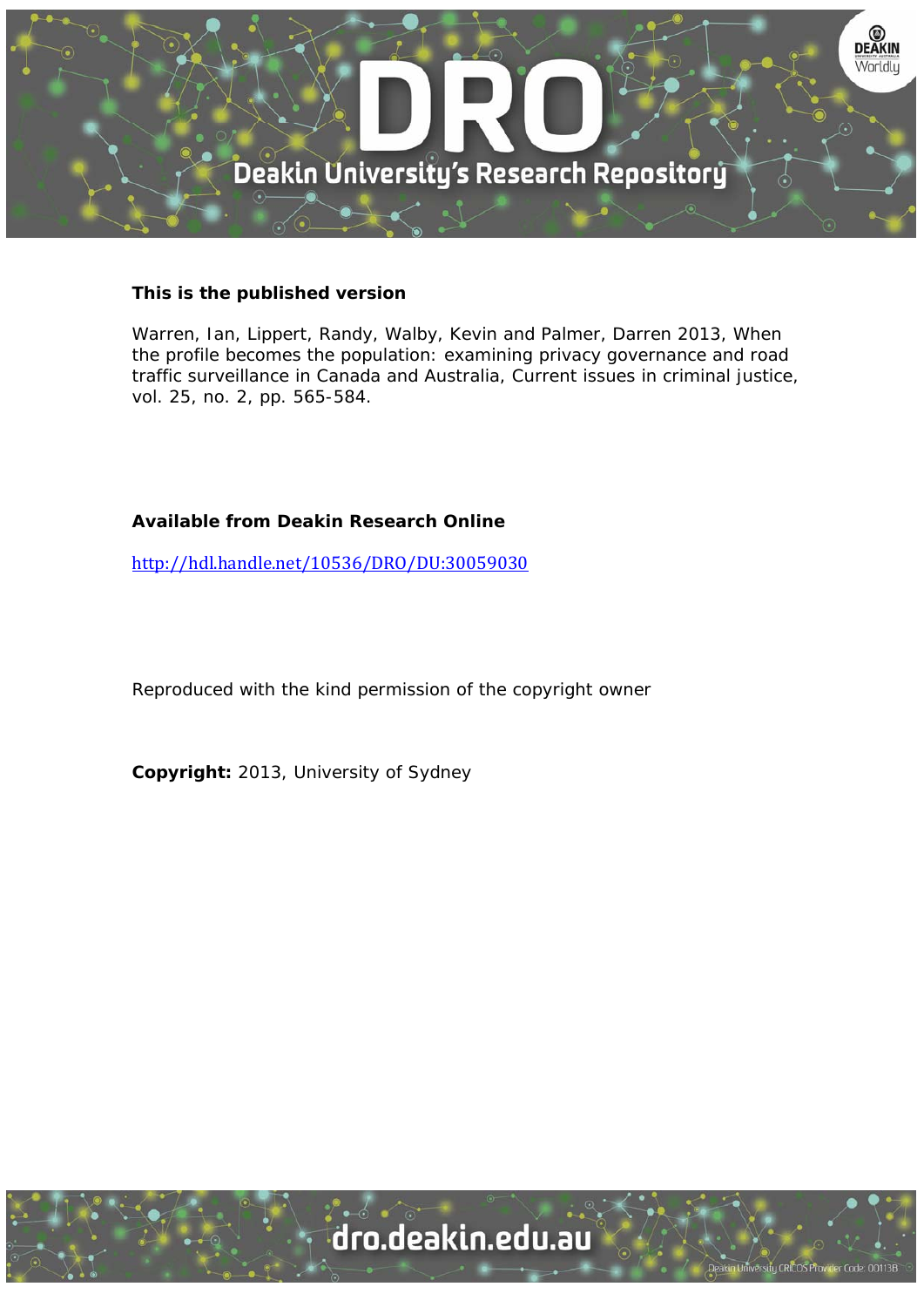# *When the Profile Becomes the Population: Examining Privacy Governance and Road Traffic Surveillance in Canada and Australia*

Ian Warren, Randy Lippert, Kevin Walby and Darren Palmer[\\*](#page-1-0)

#### *Abstract*

Use of automated licence/number plate recognition ('ALPR/ANPR') technologies in Canada and Australia raises significant policy questions for privacy advocates and criminal justice practitioners. The proliferation of mass surveillance through ALPR/ANPR also presents several conceptual puzzles about the links among criminal justice data flows, individual privacy and state responsibility in this actuarial age. In this article, we use case studies of ALPR/ANPR in Canada and Australia to examine privacy as a technique for governing road traffic surveillance. We explain our findings in light of Harcourt's (2007) argument against the use of actuarial prediction and 'hit rates' that are rationalised as the chief measure of law enforcement activities and effectiveness. Finally, we question the regulation of surveillance technologies such as ALPR/ANPR through current Canadian and Australian information privacy laws, with specific focus on privacy by design ('PbD'), a strategy that favours improving law enforcement efficiency at the expense of privacy.

### **Introduction**

The dilemma of reconciling law enforcement mandates with information privacy rights has international relevance. This tension is acute in situations where law enforcement agencies adopt new technologies to replace manual identity matching and criminal history checks involving a growing range of publicly accessible and private information. Digital technologies enable the rapid sorting of increased volumes of information to assist with the efficient detection and prevention of serious crime and enforcing a larger array of low-level fines (Brown et al 2013). Automated data sorting is increasingly evident in contemporary law enforcement through mobile applications of camera surveillance technologies, such as Automatic Licence Plate Recognition ('ALPR'). However, the

<span id="page-1-0"></span> <sup>\*</sup> Ian Warren, Senior Lecturer, School of Humanities and Social Sciences, Deakin University, Geelong, Victoria, Australia, email: ian.warren@deakin.edu.au; Randy Lippert, Professor, Department of Sociology and Criminology, University of Windsor, Windsor, Ontario, Canada, email: lippert@uwindsor.ca; Kevin Walby, Assistant Professor, Department of Criminal Justice, University of Winnipeg, Winnipeg, Manitoba, Canada, email: k.walby@uwinnipeg.ca; Darren Palmer, Associate Professor, School of Humanities and Social Sciences, Deakin University, Geelong, Victoria, Australia, email: darren.palmer@deakin.edu.au.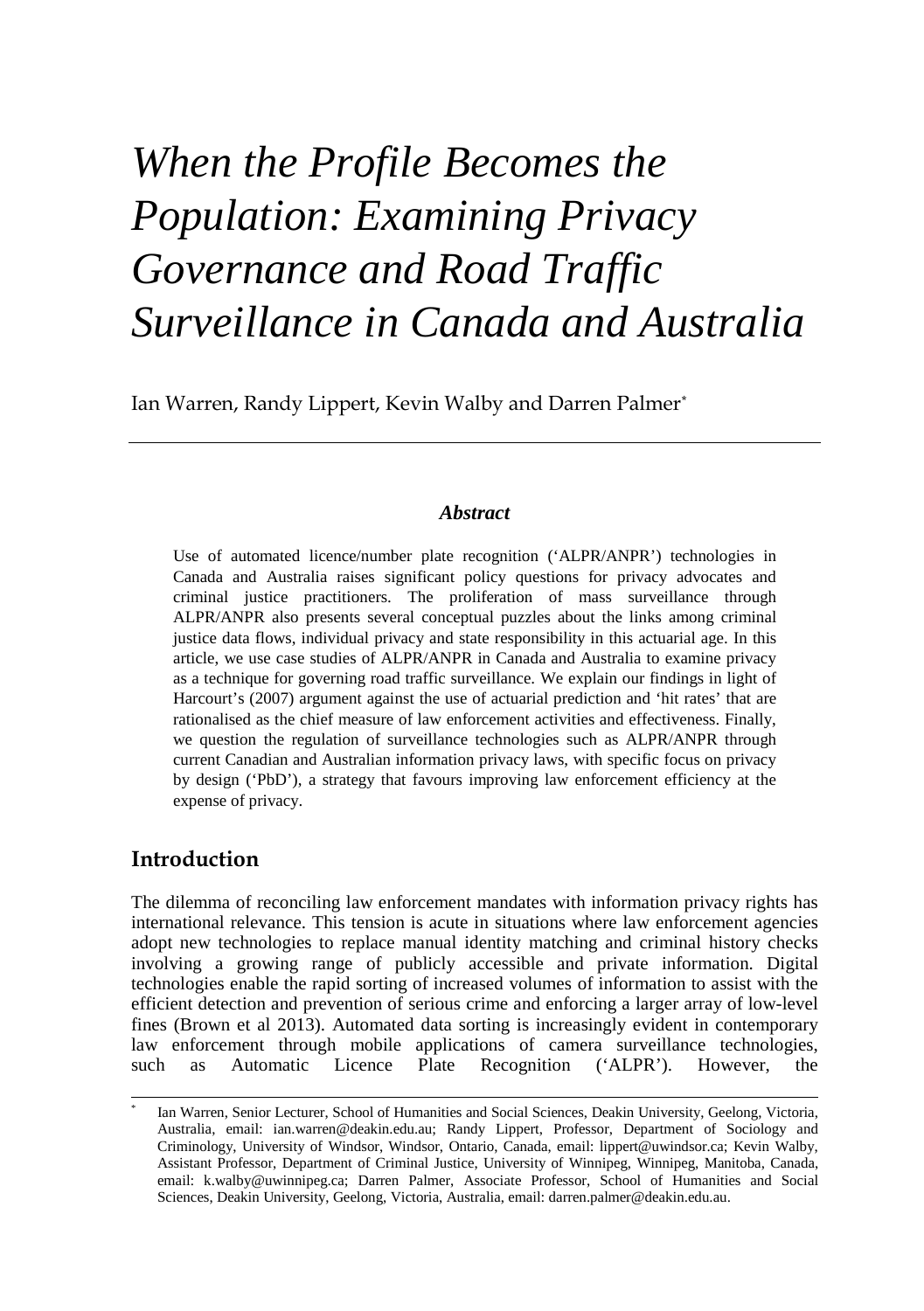mass-population screening potential of these technologies (see Harris 2013; Cousineau 2013; Derby 2011) raises important questions about determining the proper balance between legitimate law enforcement activity, the public interest and privacy.

This article examines the impact of information privacy law and compliance structures in light of the emergence of road traffic surveillance technologies to which both Canadian and Australian drivers are increasingly subject. The article has comparative resonance, especially for scholars working in these and other common law countries with similar information privacy and criminal justice regimes. Our research examining the logics of privacy governance and law enforcement practice suggests current privacy law has limited scope to restrict the expansion of new surveillance and data-sharing technologies that have become routine in contemporary policing. We first examine the Canadian and Australian contexts of privacy governance. We then assess the rationales deployed to justify the expansion of road traffic surveillance in both countries and the possible effects of such surveillance on privacy more generally. We also raise questions about the effectiveness of this approach to traffic control by drawing on Harcourt's (2007) examination of the 'ratchet effect' of data sorting in law enforcement, and 'elasticity', a term invoked to highlight the limitations of these initiatives in reducing aggregate rates of crime and disorder.

We illustrate these processes by analysing information privacy law used to regulate ALPR deployment in Canada, or Automatic Number Plate Recognition ('ANPR') as it is termed in Australia ('ALPR/ANPR' except where these are discussed in a particular national context). ALPR/ANPR is commonly used for the automated collection of tolls on public or privately managed roads, 'controlling access to restricted areas, [administering] congestion taxes, monitoring freight movement and calculating fees for unattended car parks' (VLRC 2010:114). Historically, road traffic control via law enforcement involved multiple forms of manual data matching that required police to access vehicle registration and personal licence information from various discrete sources (O'Malley 2010, 2013). Both Canadian and Australian law enforcement authorities consider ALPR/ANPR valuable in reducing 'auto theft and motor vehicle violations … related to prohibited, suspended, unlicensed and uninsured drivers' (Denham 2012:11) and those driving under the influence of illicit drugs (Wilson 2012). Evidence in both jurisdictions indicates these classes of driver are overrepresented in road collisions and fatalities (Hooper 2013:15).

However, the perceived benefits of fixed or mobile ALPR/ANPR are 'not limited to detecting traffic related offences' (Murphy 2010). This technology can also assist in tracking the movements of organised crime suspects (Parliamentary Joint Committee on Law Enforcement 2012), 'gang members, drug traffickers and sexual predators' (Derby 2011:161). CrimTrac, Australia's leading data repository for DNA samples (Briody and Prenzler 2005), considers ANPR 'one of the most significant breakthroughs in intelligenceled policing' (CrimTrac 2008:33), and favours centralised storage and dissemination of all ANPR data collected by Australian state police agencies to enhance 'national security' and 'community safety' (CrimTrac 2008:34). Equivalent road traffic control, criminal investigations and security benefits are also recognised (Gaumont and Babineau 2008) and questioned (McArthur 2012) in Canada. The appeal of automated data collection, storage and dissemination among law enforcement officials therefore requires inquiry into how information privacy law governs these technologies.

This article critically appraises diverse approaches to privacy governance in Ontario, Canada, and Victoria, Australia, given the rapid emergence of ALPR/ANPR as a potentially valuable and efficient law enforcement technology in these jurisdictions. Our comparative examination identifies distinct approaches to the governance of privacy, which variously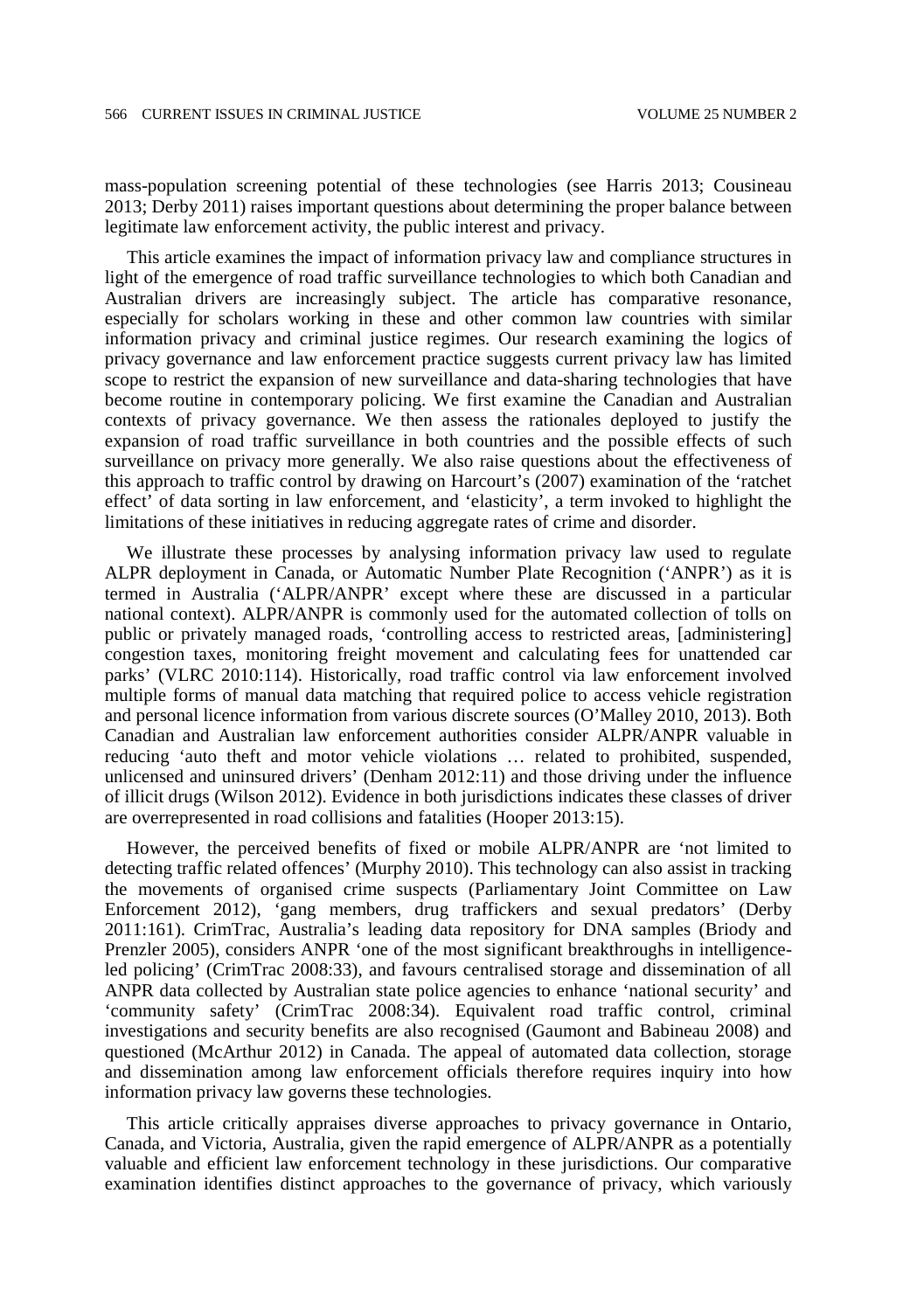work to constrain or promote further deployment of ALPR/ANPR. Our approach helps to identify and question key rationales for the adoption and acceptance of new surveillance technologies, while interrogating the value of privacy as way to curtail the unregulated flow of personal data between multiple public and private agencies. We highlight similarities and differences in the use of privacy as a form of governance with potential to address regulatory gaps associated with new and emerging technologies that automate otherwise manual police detection and information-sorting processes.

This analysis draws on Harcourt's (2007) argument that questions how identity tracking and actuarial data-sorting technologies are commonly endorsed by referring to 'hit rates'. Harcourt (2007:112–14) demonstrates that the use of 'hit rates' as the dominant measure of law enforcement effectiveness leads to disproportionate targeting of those with an identifiable record of previous 'hits'. New surveillance technologies that efficiently identify hit rates enable police 'to make discriminations among populations' based on 'pure information' or an individual's recorded 'data double' (Haggerty and Ericson 2000:614). Harcourt argues hit rates are a false measure of police effectiveness, because they overlook how those with no recorded 'hits' might contribute to aggregate patterns of offending. Thus, the actuarial potential of ALPR/ANPR technology may be limited when it is deployed to target individuals with a recorded 'criminal and traffic violation history' (Meehan and Ponder 2002:406), or at 'hot spots' where lawbreakers are more likely to be detected (Koper, Taylor and Woods 2013). Selective deployment fails to account for potential differences between the 'elasticity' (that is, group capacity to change behaviour in light of changes in policing activity, such as profiling) of the profiled and non-profiled groups, and fails to account for a potential 'ratchet effect', a self-fulfilling prophecy involving increasing disproportionality that occurs when police continually profile the higher traffic-violating group. While based on different assumptions about offending behaviour (Harcourt 2007), the impact of 'elasticity' and the 'ratchet effect' can lead to overall increases, rather than decreases, in the prohibited targeted behaviour in the population. This possible consequence is entirely missed when hit rates are used as the exclusive measure of ALPR/ANPR's success.

Harcourt's critique of actuarial profiling reveals several less celebrated by-products of ALPR/ANPR and equivalent information sorting and identification technologies that are claimed to prevent or reduce prohibited behaviour. The potential for ALPR/ANPR to be deployed at 'hot spots' or 'hot times' when offending is most likely to be detected and then be used to surveil the entire driving population because overall rates of traffic offending have not declined, is a key example of 'when the profile becomes the population'. We consider Harcourt's prospects of fully randomised checks as one policy alternative to address the problem of selective profiling. We do so in part because of the limited capacity of information privacy law to counter the widely touted benefits of ALPR/ANPR in improving road safety and streamlining fine enforcement (O'Malley 2013:295). Finally, we raise questions about the value of Ontario's approach to information privacy through 'privacy by design' ('PbD') (Lippert and Walby 2013). By requiring police to invoke more stringent technical controls, such as improved data encryption (Diffie and Landau 2010) to comply with privacy requirements, PbD sanctions mass population surveillance and implicitly endorses claims of improved law enforcement efficiency, national security and public safety.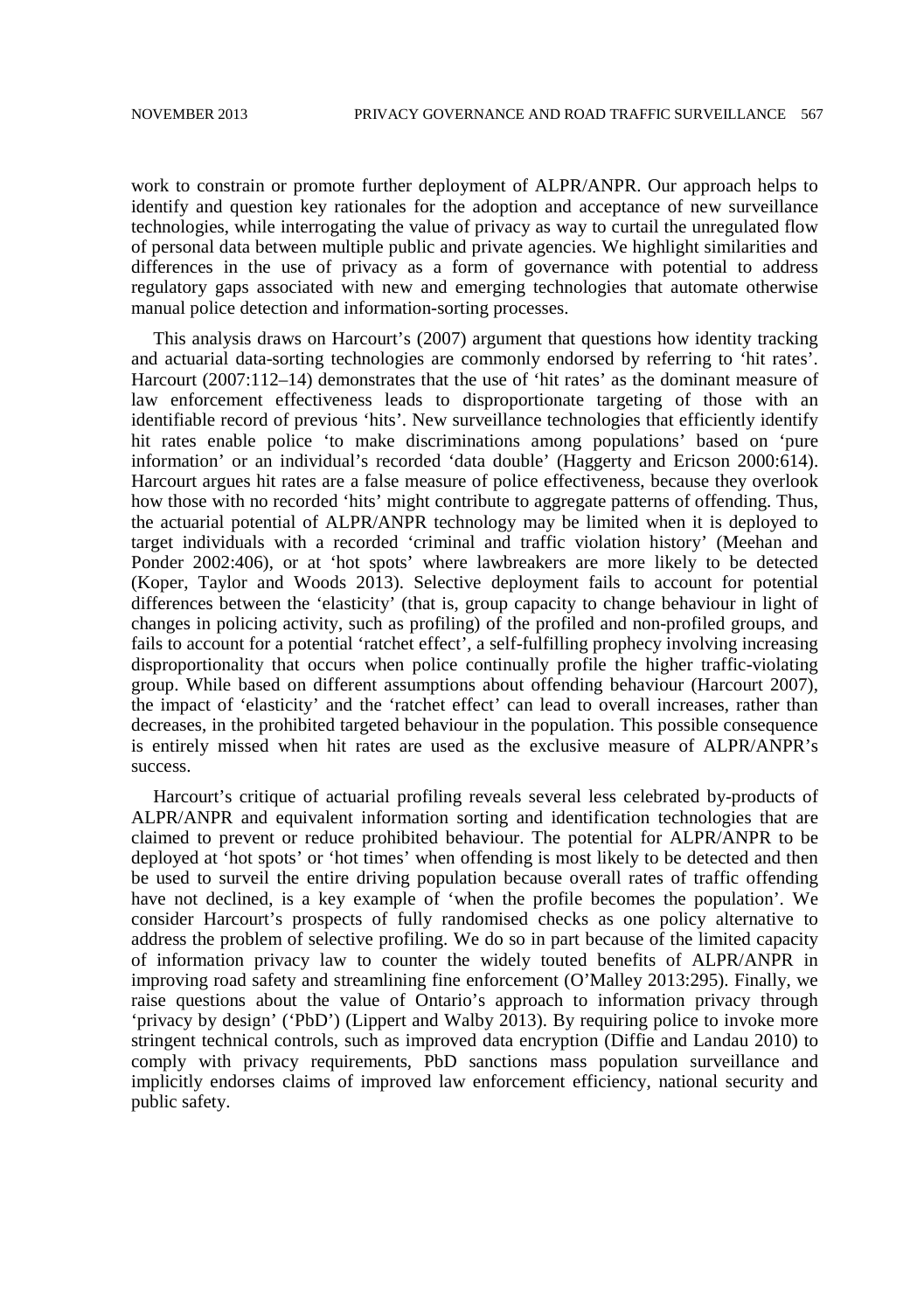#### **Order, technology, and road traffic control**

ALPR/ANPR is part of the next generation of video surveillance (Norris 2011), which combines public camera surveillance with population analysis. Images taken from ALPR/ANPR can be automatically compared with other mass-population data stored in national databases operated and managed by government departments or private entities. Once discrete information, such as criminal, driving or by-law infraction records, is now digitally amalgamated. However, the extent to which technology is used in road traffic enforcement differs across jurisdictions.

O'Malley (2010) pinpoints three interrelated developments associated with the perceived necessity for new surveillance technology to assist with road traffic management. These are: the mass population surge that justifies automated modes of order maintenance to minimise the burdens of manually checking errant criminal and driving histories; the availability of technology as a suitable proxy for real-time enforcement measures, such as the use of checkpoints; and the concept of the 'dividual'. Dividualisation involves the aggregation of personalised identity records into 'masses, samples, data, markets, or *banks*' (Deleuze 1992:5 emphasis in original). In road traffic enforcement, 'data doubles' (Haggerty and Ericson 2000:613–4) emerge from the digitisation of vehicle registration, driver licensing and police enforcement records (O'Malley 2010:796). The primary identifier is the vehicle registration plate. Its unique signifier can be automatically linked to previous offences directly associated with the vehicle, including auto theft, emissions and safety violations, or lapsed registration. These vehicle records generate secondary links to the 'data double' of the registered vehicle owner that can reveal individual offences such as licence invalidity, outstanding fines or other recorded offences. The automated cross-matching of vehicle and individual licensing with criminal offence records is seemingly devoid of human error and can be linked to other forms of data administered by government or private organisations, such as computerised vehicle or personal insurance records that do not necessarily relate directly to road traffic enforcement.

A central variable in the relationship between privacy and efficient road traffic control is the ability of police to match data collected by multiple agencies. Historically, police maintained independent records of suspect vehicle registration plates, or manually inspected driving licences whenever a potential infraction was detected. Today, automated data matching is possible using technologies deployed by public vehicle registration, law enforcement or insurance authorities operating in different provincial, state or national jurisdictions. ALPR/ANPR offers the additional benefit of matching electronic information identifying a registration plate — and even the driver or passenger — at the time and location the image is recorded with existing police records, registration data or private tollway and insurance information. Records of previous 'hits' alert police to a suspect vehicle, indicating that further investigation into any criminal or regulatory breaches linked to that vehicle or its registered owner is warranted. Although the majority of vehicle plate information entered into ALPR/ANPR systems generates no alert warning, the technology automatically matches road traffic and criminal enforcement 'hits' to instantly identify registered drivers with relevant 'data doubles' that record outstanding fines or warrants as well as any number of additional legal infractions. The potential law enforcement gains of this form of 'mass surveillance' are clear given the cumbersome nature of manually sifting multiple police, registration or private road traffic databases. The efficient flow of information between multiple agencies is evident in the following description of how ALPR operates in British Columbia: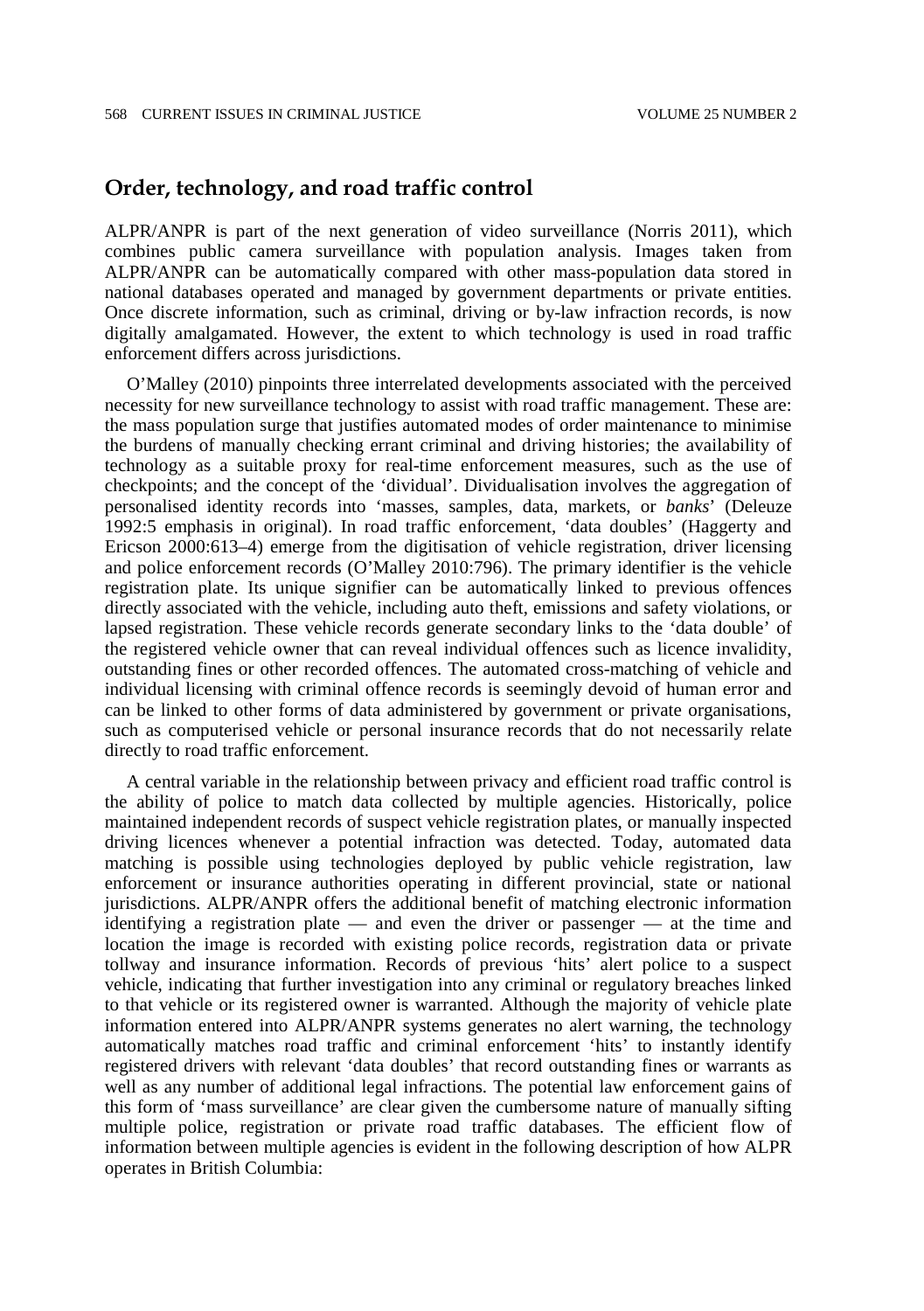A police officer who is not using ALPR visually identifies a vehicle of interest and enters its license plate number into a mobile workstation to query the ICBC, Canadian Police Information Centre ('CPIC') and Police Records Information Management Environment ('PRIME') databases. This provides the officer with information related to the license plate, such as the name of the registered owner, whether that owner has a driver's license, and whether the vehicle is insured. After evaluating the results, the officer decides whether or not further investigation is warranted (Denham 2012:11–12).

Some jurisdictions have imposed restrictions on the collection and retention of data about the movement of vehicles with no previous enforcement records, or 'non-hits'. For example, legislation in Maine, United States, requires police to remove all 'non-hit' data every 21 days. In Germany, a Federal Constitutional Court has ruled the retention of data about vehicles with no previous road traffic violations contravenes the right to 'informational selfdetermination' (Denham 2012:10). In the United Kingdom, ALPR/ANPR is used for various 'policing and intelligence purposes' (Derby 2011:160) and is admissible evidence in criminal trials. Data can be retained for up to two years for a specified enforcement purpose in accordance with relevant privacy and human rights laws (VLRC 2010:114; NPIA 2009:19). These divergent approaches to data retention contrast with the improved efficiencies of automated vehicle and driver identity verification through ALPR/ANPR and related law enforcement technologies. This tension highlights the importance of comparative inquiry into how privacy standards are established for this form of law enforcement surveillance.

Privacy is significant for all vehicle owners identified by ALPR/ANPR systems, regardless of their previous history of 'hits' and 'non-hits'. Equally, privacy is a significant concern when police deploy ALPR/ANPR to detect behaviour unrelated to road traffic control. These issues warrant consideration in light of police claims that ALPR/ANPR enhances traffic management, road safety and data sharing between law enforcement agencies, independently of its potential to assist with other criminal investigations. Before assessing these claims, it is necessary to outline how Canadian and Australian administrative law protects the right to privacy as a counterpoint to the mass collection and sharing of personal information among public and private organisations.

### **Canadian information privacy law and policy**

Privacy laws are designed to limit technological intrusion and the uses of personal information by government and private agencies. However, the operation of these regulatory and compliance models differs in each provincial, state and national jurisdiction. Canada and Australia share similar multi-tiered administrative structures that aim to protect five key information privacy principles:

*Control over information*, including the assurance that personal information will be used according to contractual arrangements;

*Secrecy of information*, including the ability to escape surveillance or protect against unwanted prying, or access to anonymity;

*Desire to protect personal space*, involving the psychological need to retreat to non-social space (even if in the public arena) to engage in individual activities;

*Right to keep secrets*, involving rules defining institutional, social, political or administrative limits to collecting and sharing information;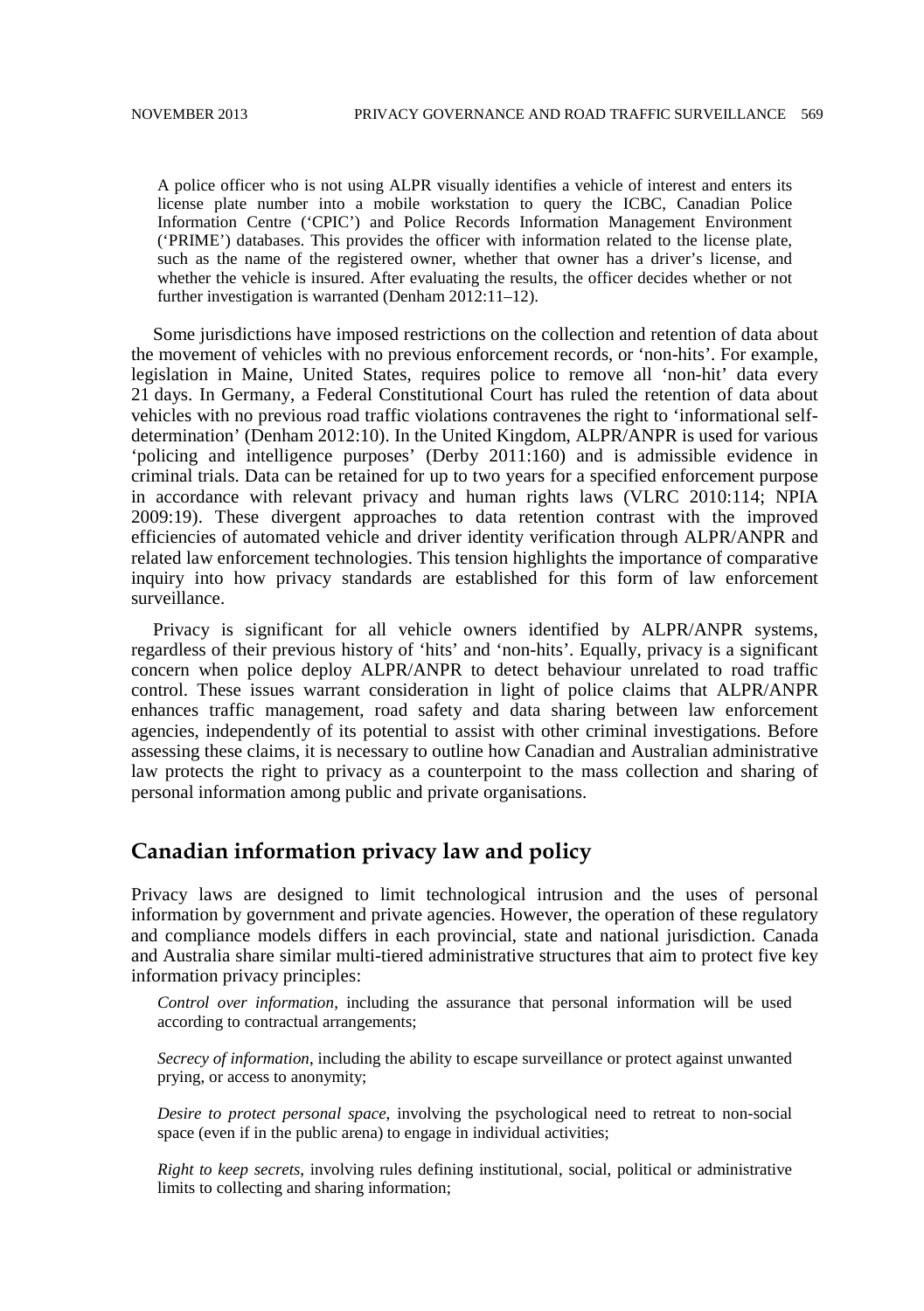*Data security,* including the development of appropriate technical safeguards against unauthorized access to protected information (Leman-Langlois 2008:113).

In Canada, the foundation of privacy law is preserved by the *Charter of Rights and Freedoms*, which establishes 'the right to be secure against unreasonable search and seizure' (*Constitution Act 1982* (Can) s 8). Several common law rulings identify 'a reasonable expectation of privacy' as the key constraint on intrusive search and seizure procedures (Johnson 2011). Canada also has several national and provincial statutes establishing a compliance model for the use of surveillance and personal information by public and private organisations. The federal *Privacy Act 1985* (Can) governs the collection, use and right to access personal information from any national public service or 'government institution'. The federal *Personal Information and Electronic Documents Act 2000* (Can) ('*PIPEDA*') s 4) regulates the collection and use of personal information by private sector organisations for 'commercial activities'. Every Canadian province has a *Freedom of Information and Protection of Privacy Act* ('*FIPPA*') that regulates the collection of personal information by provincial government agencies, while Municipal Freedom of Information and Protection of Privacy Acts ('MFIPPA') apply to local government authorities, including many police agencies.[1](#page-6-0) Federal and provincial Privacy Commissioners have powers to investigate complaints into suspected privacy breaches and distribute relevant compliance directives under their respective jurisdictions.

Within this multi-tiered public and private administrative legal structure, compliance largely depends on the trust conferred on public bureaucracies or private businesses. This has contributed to the 'uneven diffusion of systems' and standards for the administration of many law enforcement and crime-prevention technologies, including open space closedcircuit television (Hier and Walby 2011). Below we demonstrate the limited ability of provincial Privacy Commissions to implement clear and transparent standards for the use of surveillance technologies by law enforcement agencies. To do so, we examine ALPR datasharing practices by the Victoria Police Department ('VICPD') in British Columbia ('BC') and the Royal Canadian Mounted Police ('RCMP').

ALPR data collected by VICPD was transferred to the equivalent RCMP database via a portable USB hard-drive. The aim was to identify 'hits' that detected stolen vehicles. RCMP personnel manually deleted the identities of all 'non-hit' vehicles with no recorded criminal or road traffic violations, but retained the time and location of all vehicles photographed by the VICPD system. The BC Privacy Commissioner criticised these data-sharing and retention practices. Most provinces expressly exempt police from informing citizens that their personal data is being collected and potentially exchanged with other agencies for a valid law enforcement, criminal intelligence or investigative purpose (*FIPPA 1996* (BC) s 33.1(2)(a) and sch 1; *FIPPA 1990* (Ont) ss 42(1)(f)–(g); Denham 2012:21). However, the 'indiscriminate reach' (Denham 2012:29) of ALPR in collecting 'information about the lawabiding activities of individuals that the police have no reason to believe relates to criminal activity' (Denham 2012:23) also contradicts principles of reasonable suspicion that require police to gather targeted evidence about crime suspects. Consequently, the Privacy Commissioner directed the Ministry of Justice to specify where and why ALPR was being deployed. VICPD was also directed to reconfigure its system to automatically 'delete personal information associated with "non-hits" immediately after the system determines it

<span id="page-6-0"></span><sup>|&</sup>lt;br>|<br>| Canadian policing involves federal contracts between the Royal Canadian Mounted Police and provincial or municipal agencies. Australian state policing involves a combination of state and territory police agencies that collaborate with the Australian Federal Police ('AFP') on certain criminal investigations, while policing in the Australian Capital Territory is provided solely by the AFP under a renewable contract.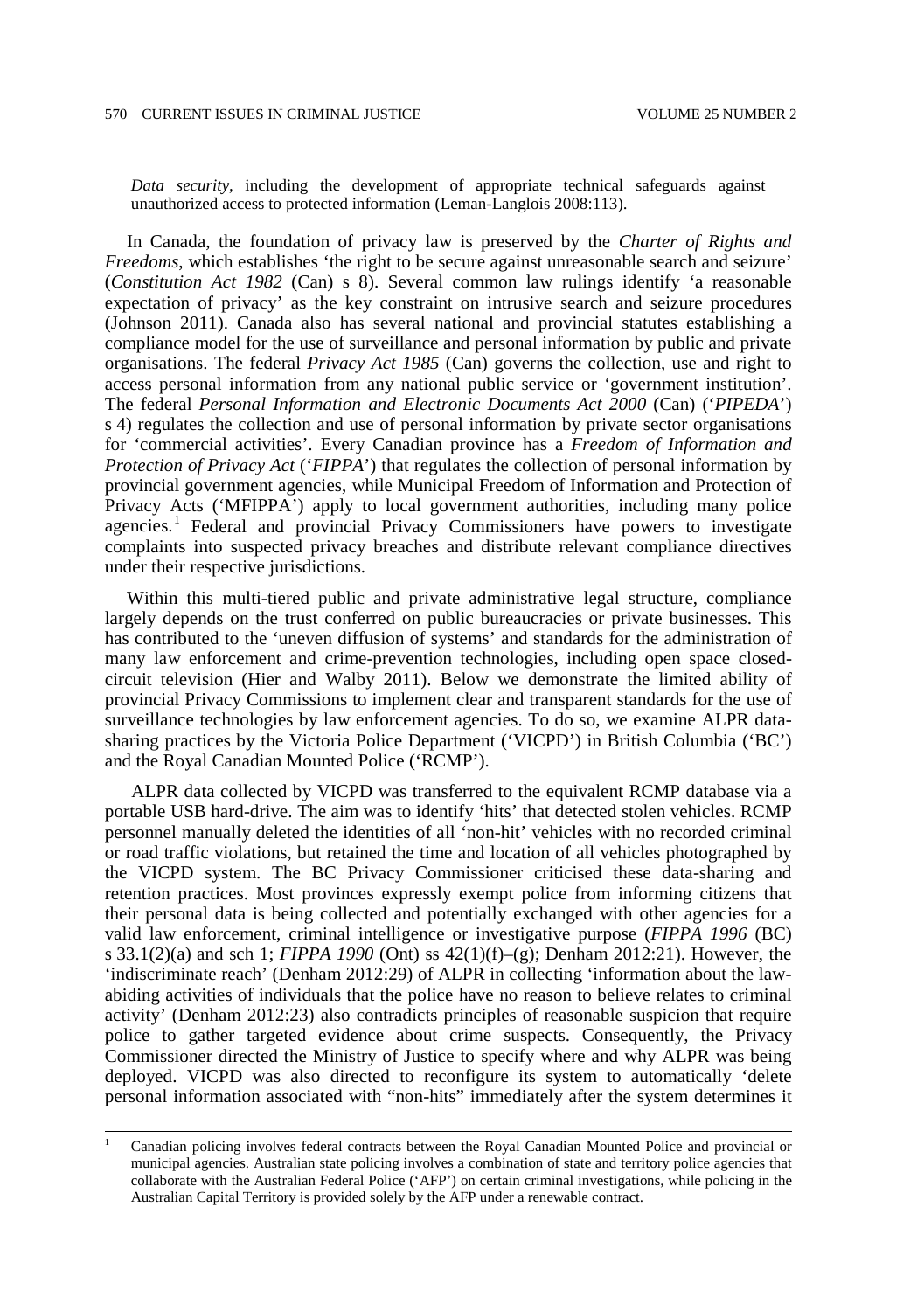does not match a license plate number in the Alert Listing' (Denham 2012:28). However, VICPD Chief Jamie Graham 'respectfully disagreed' with this directive, arguing the benefits of improved law enforcement efficiency superseded concerns relating to maintaining the privacy of vehicles with no previous 'hits' entered into each ALPR database.

Aside from the Chief's challenging of this privacy ruling, the example reveals the acceptance of using technical constraints to protect information privacy as a key method of governing surveillance technologies in contemporary law enforcement. This approach is exemplified in Ontario, where Privacy Commissioner Ann Cavoukian pioneered the integration of PbD into law enforcement technologies (Lippert and Walby 2013). In recent public presentations, Commissioner Cavoukian has argued privacy law should not prevent law enforcement agencies from adopting new surveillance technologies, as PbD facilitates the use of 'security technologies enabling privacy' ('STEPS'). Cavoukian identifies numerous STEPS considered to successfully incorporate PbD, including 3-D body scanners to screen airline passengers, improved methods of biometric encryption, and technical protocols used in 'IT systems, accountable business practices, and physical design and networked infrastructure'. While promoting improved data protection, PbD also legitimises the introduction and normalisation of contentious new surveillance projects by Canadian law enforcement agencies. Ontario's PbD policy equates privacy with enhanced data security, while overlooking several additional dimensions of privacy regulation regarding the control of personal information and clarifying the institutional, social, political or administrative limits of its collection and use in contemporary law enforcement (Leman-Langlois 2013:113).

### **Australian information privacy law and policy**

While Australia has no equivalent to Canada's constitutional protection against unreasonable search and seizure, federal (*Privacy Act 1988* (Cth)) and state (for example, *Information Privacy Act [2](#page-7-0)000* (Vic)) legislation empowers Privacy Commissioners<sup>2</sup> with equivalent investigative and compliance powers. Specific legislation also governs the collection, storage and dissemination of information using surveillance devices (*Surveillance Devices Act 1999* (Vic)). A national charter of rights does not exist, although in 2008 a non-binding legislative Charter of Human Rights and Responsibilities became fully operational in Victoria. This legislation includes a general 'right to privacy' aimed at preserving any person's 'family, home or correspondence' from unlawful or arbitrary interference under any legislative enactment, justiciable ruling or the activities of any state and municipal authorities (*Charter of Human Rights and Responsibilities Act 2006* (Vic) s 13). There is no reasonable expectation of privacy regarding the use of surveillance devices in public spaces. A common law tort enables suspected invasions of privacy to be litigated in some jurisdictions as a proxy for the lack of explicit constitutional recognition of the right to privacy under Australian law (Butler 2005; NSWLRC 2007; VLRC 2010: 128–68).

State and Federal Privacy Commissioners commonly develop protocols or Codes of Conduct in collaboration with public and private sector industries governing the collection,

<span id="page-7-0"></span> $\frac{1}{2}$  From 1 November 2010, the Commonwealth Office of the Privacy Commissioner was integrated into the Office of the Australian Information Commissioner. This amended structure also applies at state level to oversee the implementation of extensive information privacy reforms introduced into the Australian Federal Parliament in May 2012.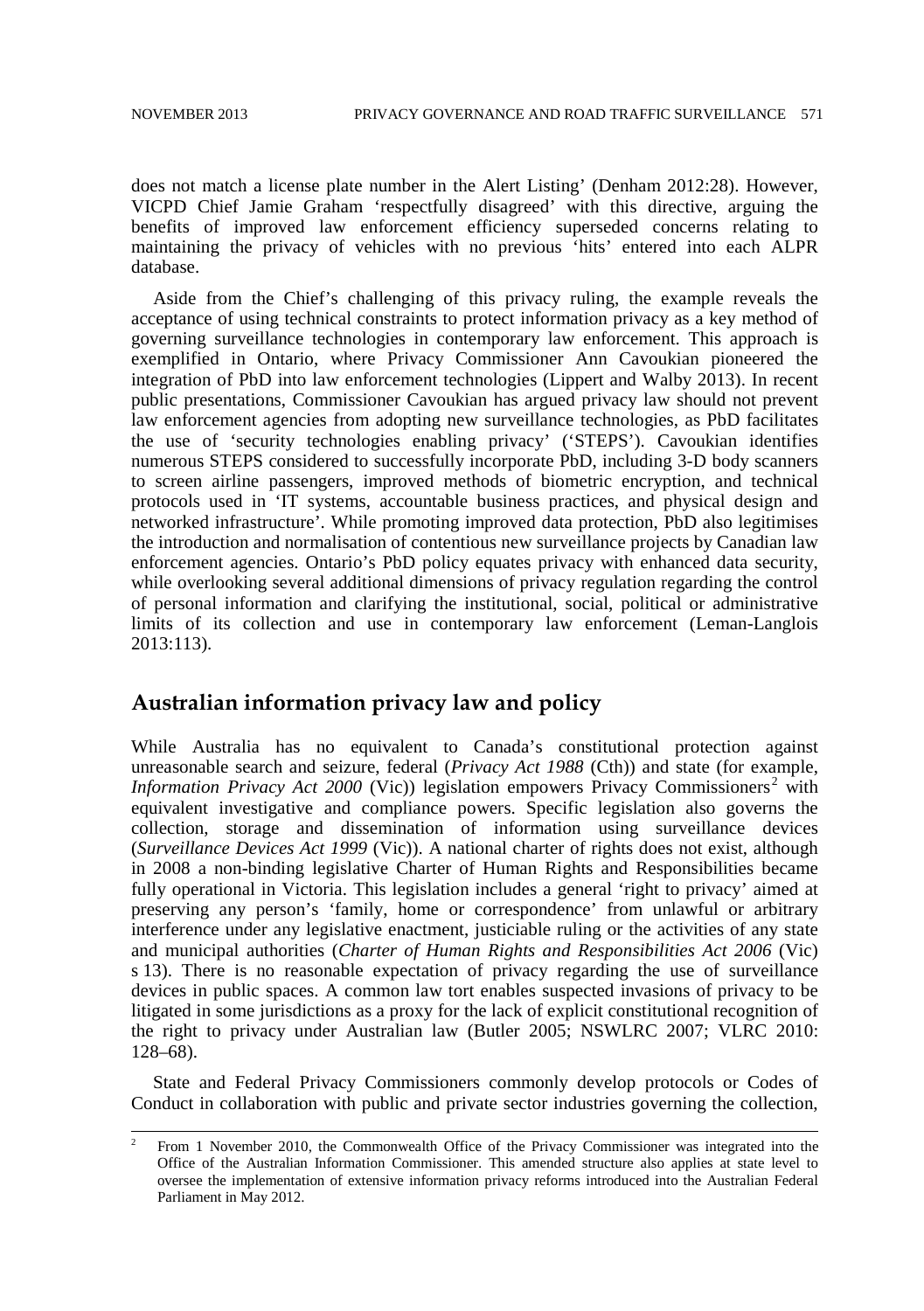use and disclosure of personal information for specified purposes. Several additional legislative requirements preserve the accuracy, security, international transfer and anonymity of an individual's data, but state legislation only applies to government and municipal authorities or small businesses with an annual turnover of A\$3.6 million or less. Unlike Canada, where freedom of information is incorporated into privacy legislation, separate federal and state laws govern the disclosure of information held by public authorities. However, information regarding 'the prevention, detection, investigation, prosecution or punishment of criminal offences or breach of a law' and the 'protection of public revenue' (*Information Privacy Act 2000* (Vic) sch 1 ss 2.1(d)–(h)) is normally exempt from these provisions.

In general, Australian police agencies may use 'a data surveillance device, a listening device, an optical surveillance device or a tracking device' (ALRC 2008:415) without a warrant in a public place (*Surveillance Devices Act 1999* (Vic); NPIA 2009:18). Warrants are customarily obtained for the installation of tracking devices in private places, although some legal variations are evident in state legislation. For example, New South Wales allows 'the installation, use or maintenance of a tracking device for a lawful purpose' (*Surveillance Devices Act 2007* (NSW) s 9(2)(c); VLRC 2010:114) without a warrant. The terms 'law enforcement purpose' and 'crime' are particularly broad and are arguably the most significant barrier to reasoned public debate about the deployment of new surveillance technologies by Australian law enforcement agencies (Palmer and Warren 2012). There is further doubt about whether 'crime' includes regulatory infractions or road traffic infringements enforced by the public police. However, the artificial separation of competing privacy and security interests in contemporary law enforcement discourse mirrors equivalent concerns identified in Canadian and United States literatures (Solove 2011). This is of concern in light of CrimTrac's preference to host a centralised data storage and dissemination facility that maximises the 'national security' and 'community safety' benefits of ANPR technology, and the willingness of police to adopt untested surveillance and identity verification technologies to improve efficiencies in major criminal investigations, fine enforcement and crime prevention (Brown et al 2013; VLRC 2010).

#### **ALPR and privacy in Ontario, Canada**

The use of ALPR in Ontario precedes PbD, where it has been deployed at on- and off-ramps on a select number of tollways in the Greater Toronto Area since 1997. In 2003, a Mobile License Plate Recognition ('MLPR') system was piloted by the Toronto Police Service ('TPS') to help detect stolen vehicles in public car parks, which was subsequently investigated by the Office of the Information and Privacy Commissioner ('OIPC') in Ontario. A 'street sweeper' camera system developed by a Montreal company that marketed this technology to both government departments and private businesses was mounted atop a TPS vehicle. The images were then conveyed from the TPS system to the RCMP's Canadian Police Information Centre ('CPIC') database, where they were cross-matched with stolen vehicle records. On receiving an automatic alert identifying any 'hits' matching the MLPR photographs with CPIC data, the parking officer would save the scanned licence plate number in the MLPR system for further processing (OIPC 2003). These images could be retained for up to 72 hours. Reports indicated the pilot helped to recover 153 stolen vehicles and was widely applauded by police for offsetting the complexity and delays associated with manual investigations. The recovery of more stolen vehicles within 30 days of the initial report to police also generated cost savings to the insurance industry due to the marked reduction in the number of replacement vehicles issued to policyholders.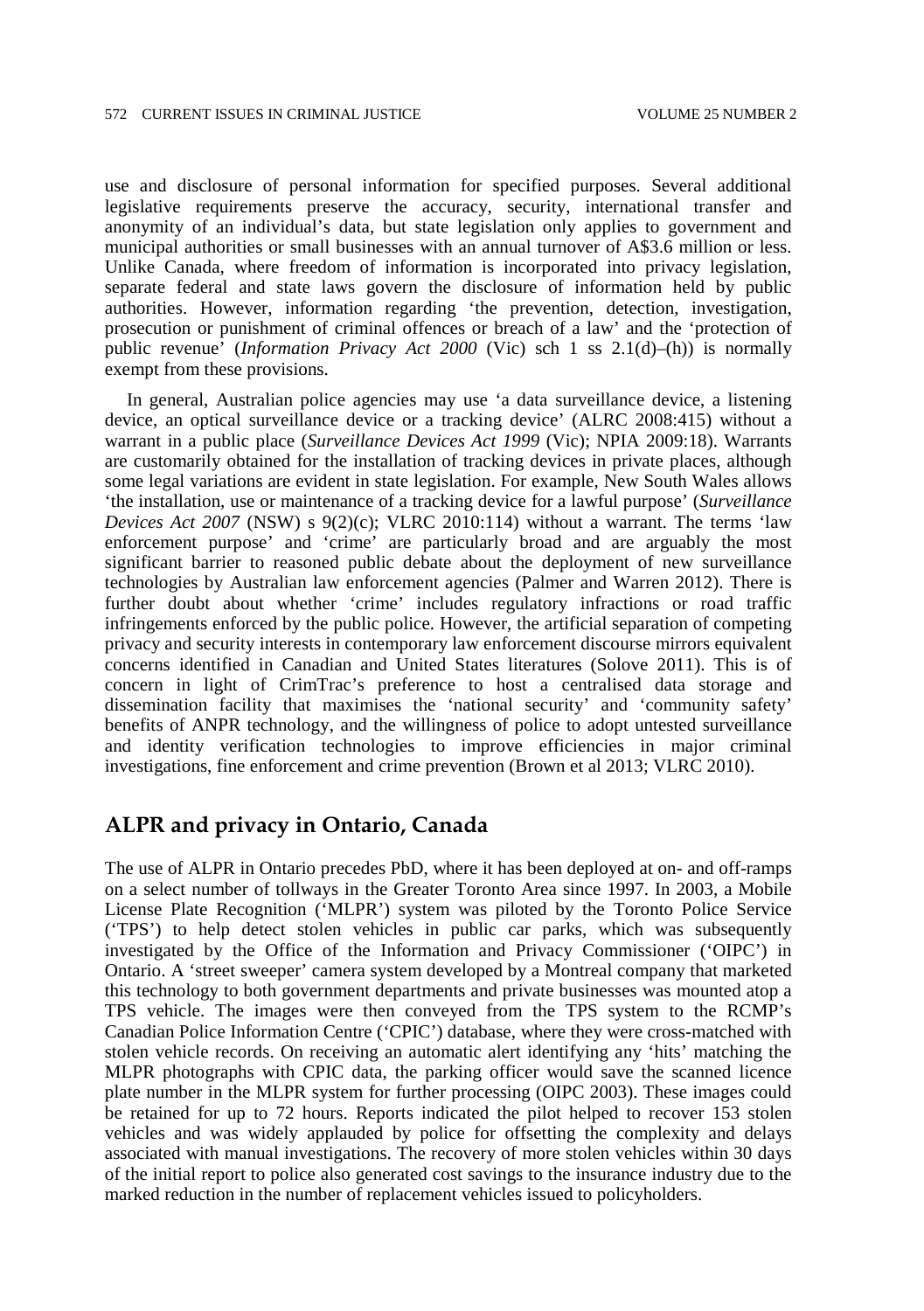The OIPC investigated whether this use of MLPR complied with both national and provincial privacy requirements after a citizen alleged the 'street sweeper' violated constitutional protections against unreasonable search and seizure (*Constitution Act 1982* (Can) s 8). Commissioner Cavoukian examined whether the disclosure of all licence plate photographs to the corporation in Montreal — for evaluating the system's efficiency and eliminating false positives in the automated data-matching software — contravened the exemptions on the collection and distribution of personal information for 'law enforcement matters' under the *MFIPPA 2007* (Ont) ss 8 and 29. Cavoukian (OIPC 2003) noted licence plates are a form of personal information, as the unique number is assigned to an identifiable driver regardless of their previous history of 'hits' or 'non-hits'. However, the use of MLPR was considered a valid law enforcement activity under the *MFIPPA* because the TPS expressed a clear rationale for collecting, using and storing the photographic information to identify stolen vehicles. The disclosure of MLPR photographs to the Montreal company also complied with the *MFIPPA*, because TPS only transferred the licence plate image and no identifiable names or personal information associated with any photographed 'hits'. Cavoukian recommended police and third parties, such as the Montreal company, should sign contracts with specific clauses preventing the further disclosure of any personal information exchanged for an authorised law enforcement purpose under *MFIPPA*. TPS and any other law enforcement agencies contemplating the introduction of MLPR were instructed to undertake a privacy impact assessment with the OIPC's assistance.

From 2011, several police services across southern and central Ontario began using similar ALPR technologies. South Simcoe Police installed an ALPR system with the capacity to scan 750 licence plate numbers per officer shift compared to the usual 125 undertaken through manual searches. This pilot involved the installation of a C\$17 000 camera system on a police vehicle operated by the Traffic and Marine Unit. One police operator remarked that 'it will do the job of an officer' and 'it makes me twice as efficient as I could be' (King 2011). However, such claims provide limited insight into the effectiveness of this technology to reduce prohibited behaviours. In addition, numerous 'false hits' were identified in this pilot as the Ontario licence plate is especially difficult for the technology to read. In 2011, the Ontario Provincial Police ('OPP') also commenced a pilot involving the installation of ALPR technology in four cruisers and an SUV operating near the cities of London and Cornwall. This mobile deployment was vetted by Commissioner Cavoukian to ensure all 'non-hit' information conformed to PbD requirements and was retained for no more than 20 minutes.

In 2012, Ottawa Police Service ('OPS') began using ALPR, but its widespread adoption was stalled pending a series of public consultations and the completion of a privacy impact assessment at Commissioner Cavoukian's insistence. Although the OPS ALPR system purged all 'non-hit' data every 20 minutes, Cavoukian advocated automatic deletion in line with PbD requirements (Boutilier 2013). A subsequent video blog titled 'Commissioner's Corner' reiterated Cavoukian's position that PbD can be integrated in all ALPR systems without compromising individual privacy:

Our [OIPC's] interest is making sure the people who are not on the hit list, their information is not retained ... What I have asked our police forces in Ontario to do is that whenever there is a non-hit, I want that information automatically deleted … from the system immediately because it does not even belong there.

Police officials in Ontario endorse PbD because it adds legitimacy to new forms of mass surveillance and automated data sorting that improve law enforcement efficiency. While Australian Privacy Commissioners have yet to examine ANPR as extensively as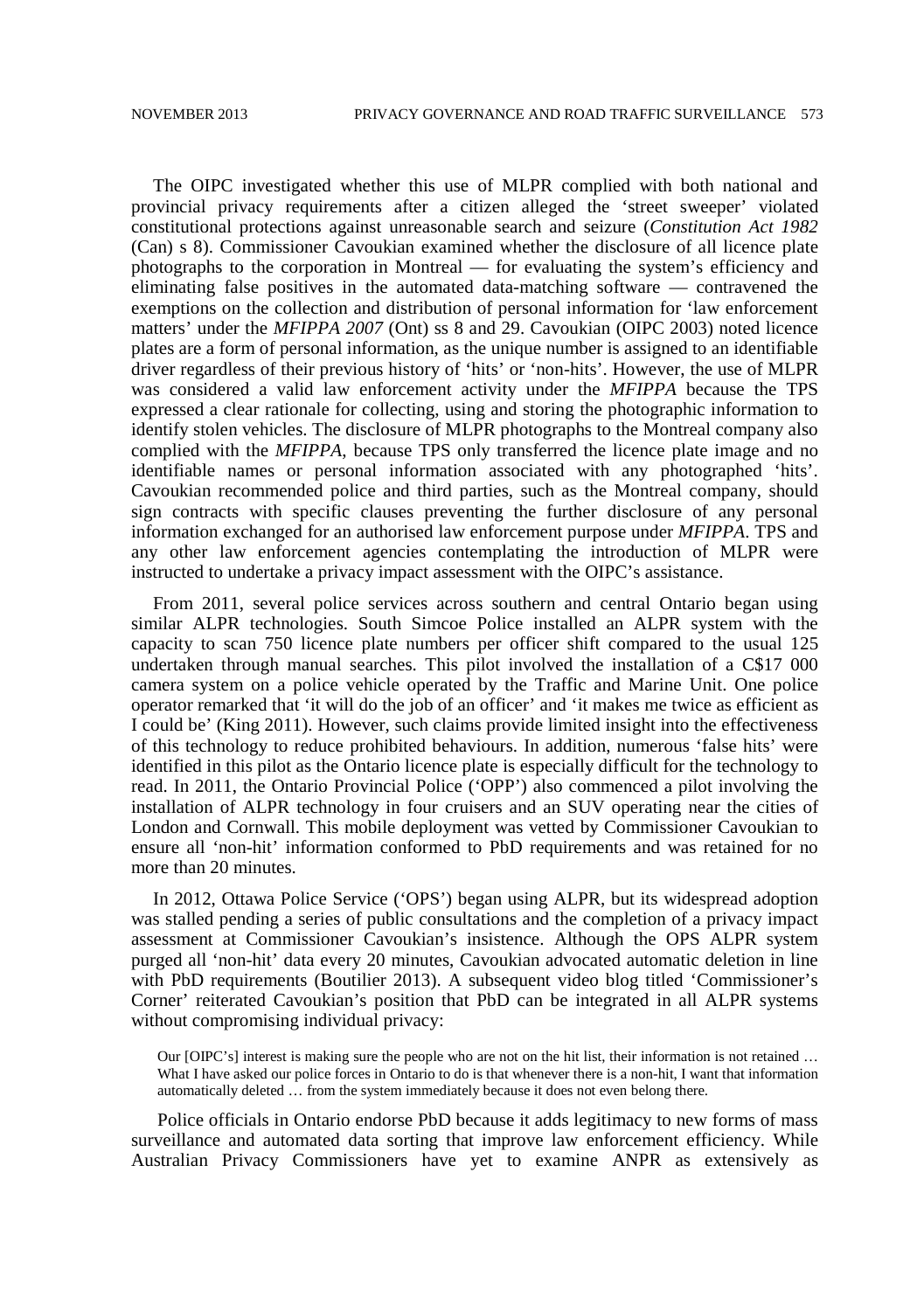Commissioner Cavoukian, below we suggest PbD has limited capacity to quell the appeal of this technology.

#### **ANPR and privacy in Victoria, Australia**

ANPR is part of an array of road safety initiatives introduced throughout Australia since the 1960s to assist police to 'combat dangerous driving and bring down the road toll' (Hamblin 2013). In the early 1990s, Victoria's vehicle registration authority first incorporated ANPR into fixed-speed and red-light cameras at accident 'hot spots' throughout the state. Since 2010, ANPR has been installed in several police vehicles 'to record the details of passing vehicles and detect those that may be unregistered or stolen' or 'to search for persons of interest' (VLRC 2010:114). ANPR also enables vehicles linked to outstanding toll payments, lapsed registration and dangerous driving offences to be identified as 'hits'. Stolen vehicles can also be manually flagged in police systems and automatically compared with photographs of thousands of vehicles taken at a particular place or time, either through privately administered systems or equivalent technologies operated by interstate or federal police agencies.

Victoria's ANPR system records the time, date and location where the image of the vehicle's front licence plate was taken. This data is then automatically cross-matched with relevant police and vehicle registration records. Since 2012, 'up to six vans fitted with ANPR cameras, which can scan up to 2600 plates an hour' (Harris and Moor 2012) have been deployed after several trials conducted throughout the state since September 2009 involving the collection of over 300 000 vehicle records and the detection of over 6000 road traffic offences (VLRC 2010:33). Victoria's BlueNet ANPR system is considered to situate Victoria Police as Australia's leading 'innovative thinkers in the space of road policing enforcement' (Hooper 2013:15) and is widely publicised as a necessary deterrent in line with various other automated road surveillance systems, such as speed and red-light cameras (VLRC 2010:37, 61; O'Malley 2013).

The BlueNet system is linked to databases enabling the rapid identification of 'illegal vehicles' for further interception and formal processing. Its mobility enhances the 'strategic targeting of high-risk unauthorised drivers, unregistered vehicles and high-risk areas' (Kaila 2012). BlueNet automatically matches photographic data with 'hot lists' of 'stolen vehicles, expired registration and vehicles whose registered owner is disqualified … or who is wanted for non-payment of fines or other offences' (Staff Writer 2011). Claims that more than oneeighth of fatal motor vehicle accidents involve unlicensed drivers or unregistered vehicles (Harris and Moor 2012) add legitimacy to ANPR in helping to reduce annual road fatality rates and accident-related trauma in Victoria.

The launch of Operation Break Up in late 2012 highlighted BlueNet's capacity to detect road traffic violations in Victoria's beachside resort towns (Kaila 2012). A report in Geelong during January 2013 indicated '(o)ne in every 70 people checked by police ... faced fines or charges' (Hamblin 2013), while over 6000 vehicles scanned in one day at the Mornington Peninsula during the Australia Day long weekend identified 973 vehicles linked to outstanding warrants and A\$300 000 in unpaid fines. This 'hit' rate exceeds 16 per cent for outstanding warrants alone, with fines involving various breaches of minor licensing requirements, such as failing to inform road traffic authorities of a change of address, as well as numerous vehicle registration, noise emissions and related safety violations (Evans 2013; Hamblin 2013). The Department of Justice (2013) has also introduced ANPR to 'enhance Sheriff's Operations … to crack down on unpaid fines and outstanding warrants'.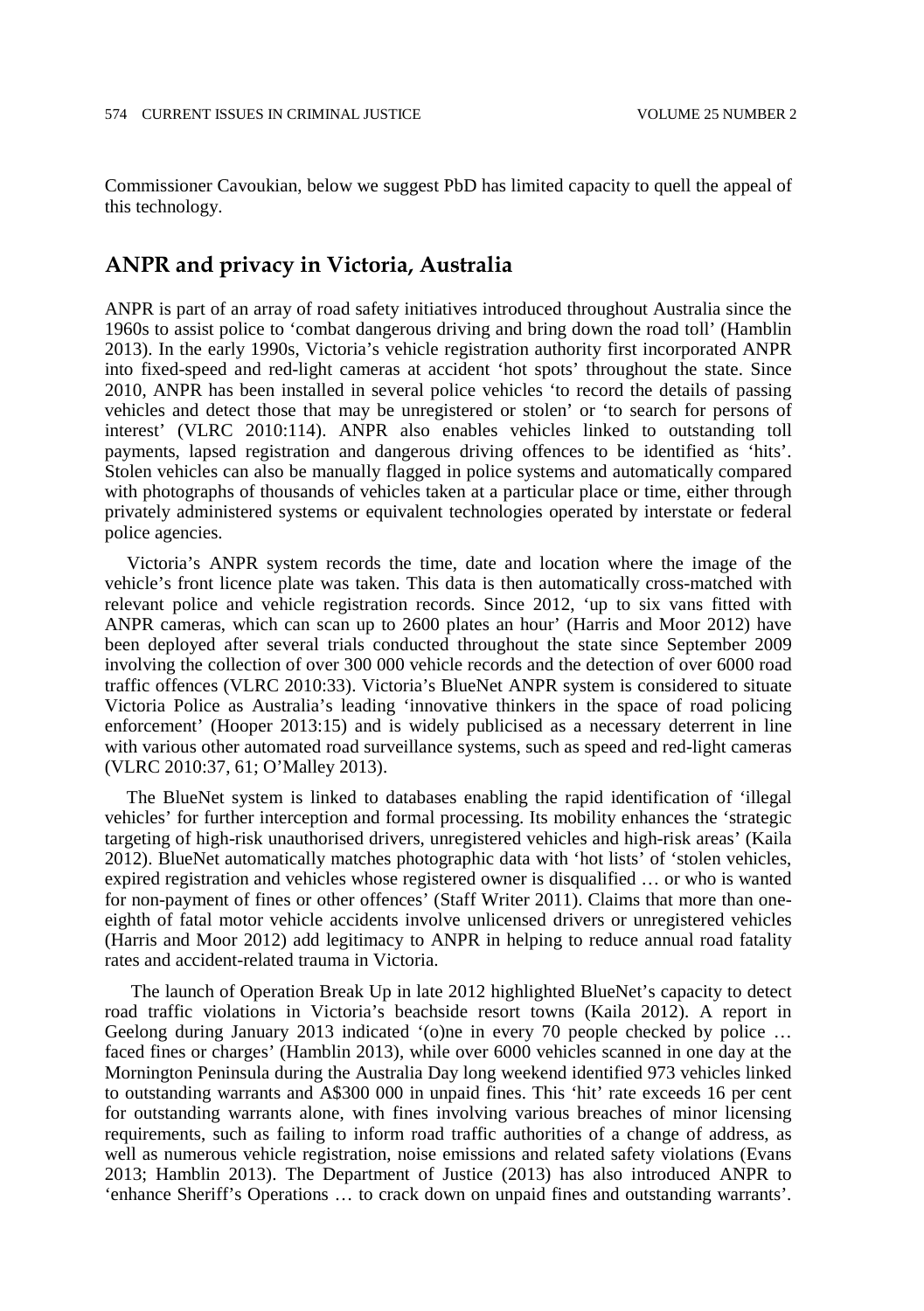The deterrent value of ANPR is therefore clear, given its potential to enhance the detection of road traffic offences, parking violations and unpaid fines.

Neither Victorian nor national privacy regulators have examined ANPR. A holistic examination of the national privacy regime by the Australian Law Reform Commission ('ALRC') (2008) referred briefly to the potential of CCTV and ANPR to 'reduce the need for live monitoring of surveillance systems and reduce costs associated with recording irrelevant activity when used with "intelligent software"' (ALRC 2008:414), such as pattern (VLRC 2010:114) or facial recognition technology (Information Integrity Solutions 2008:8). However, this report offered little regulatory guidance for managing data obtained or stored in these systems. A major review of ANPR by a Queensland Parliamentary Committee highlighted the value of automated 'traffic surveillance' to improve police 'operational efficiency', while contributing to improvements in 'public order and public health by way of reduced road crashes' (Parliamentary Travelsafe Committee 2008:1, 16). ANPR is considered valuable when used in conjunction with random breath and drug testing, given the latter is currently unable to detect illicit drugs that might contribute to driver impairment (Wilson 2012). Mobile vehicle tracking can also assist with criminal investigations (VLRC 2010:61) and has been used to seize firearms from known 'gangsters'. Senior police extol the benefits of ANPR in helping to intercept 'the same targets three times in three different unregistered cars … in one night' (Staff Writer 2011).

An investigation by the Victorian Law Reform Commission ('VLRC') (2010) recommended the establishment of an independent body to regulate all forms of electronic surveillance deployed in public places by government authorities and law enforcement agencies. Part of this organisation's mandate would involve receiving periodic reports about the use of ANPR by Victoria Police and other public organisations involved in road traffic control and vehicle licensing; the incremental review of any regulatory requirements; and articulating a reasonable expectation of privacy in public places to ensure the responsible and proportionate use of surveillance remains confined to 'legitimate' public administrative functions. The VLRC did not consider that ANPR contravened restrictions associated with optical surveillance devices, which are not to be used to monitor activity in public spaces (VLRC 2010:114). However, Victoria Police considered any restrictions on the use of tracking devices were 'administratively unworkable' given the need 'to obtain a warrant each time they wish to use ANPR'. Supplementary statements highlighting the value of ANPR for 'emergency services in the case of missing persons' and the contradiction of allowing Victoria's road traffic authority and private 'tollway operators … to continue to use ANPR for road safety and tolling purposes' were also noted (VLRC 2010:114). The VLRC questioned current 'vague and unnecessarily broad' legislation enabling police to deploy tracking devices 'without consent' and capture 'vast amounts of information about individuals who are behaving lawfully', while legitimising 'function creep' and the use of ANPR data for 'unintended purposes' (VLRC 2010:115). Regulatory options included the introduction of warning signs indicating where and when police deployed ANPR, and specific legislation governing the use of ANPR data for law enforcement purposes.

CrimTrac's proposed nationalisation of vehicle registration data can be viewed as part of the ongoing centralisation of Australia's strategic law enforcement priorities since the late 1990s (James and Warren 2010). In 2006, CrimTrac commissioned a scoping study into ANPR based on consultations with representatives from all state police services, the Australian Federal Police and various national criminal intelligence and transportation authorities (CrimTrac 2009a:46). While the final report has not been publicly released (Senate Standing Committee on Legal and Constitutional Affairs 2008), various sources indicate the preference for 'an integrated national ANPR network' (CrimTrac 2009b:30)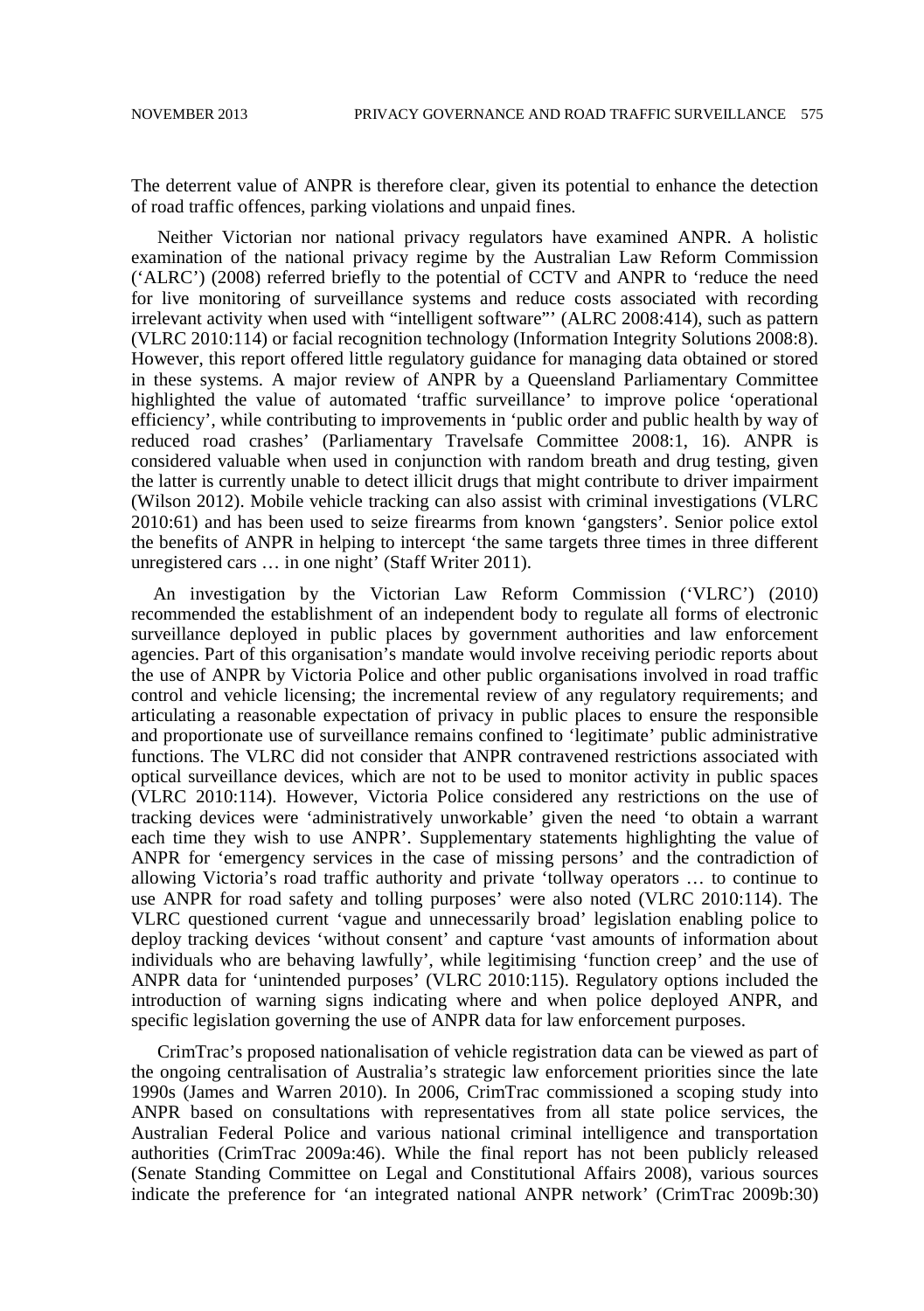with a centralised data management and distribution capacity (Derby 2011:164), or the development of 'common standards' for the 'interoperability' of discrete systems already introduced by Australia's state policing services (CrimTrac 2010:56). The centralised coordination of ANPR data flows promises significant road safety improvements, and efficient interagency cooperation to enhance national security and border control (Information Integrity Solutions 2008). Independent consultations with privacy regulators and various community advocacy groups raised concerns over whether it was 'necessary' to collect information relating to vehicles associated with no previous road traffic or criminal violations, enable such data to be shared on a national basis, or allow for its subsequent deidentification and centralised storage for up to five years. The report ultimately found these concerns did not offset the logical 'business case' favouring ANPR to improve law enforcement efficiency, reduce the cost of criminal investigations, enhance road safety in known accident 'hot spots' and produce financial benefits for all road users through reduced insurance premiums.

Although PbD is not expressly adopted in Australia, Victoria Police must invoke appropriate 'cryptographic controls' for all surveillance technologies and electronic data (CLEDS 2007:48–53). However, in 2010 an independent review found many internal data management policies did not comply with appropriate encryption or security standards (Office of Police Integrity 2010:8). Law enforcement exemptions ensure state and national privacy regulators do not review police information management policies.

The scant attention to the privacy implications of ANPR in Victoria and nationally is disconcerting in light of Queensland's Parliamentary investigation in 2008. This report identified the need for several procedural safeguards, including 'clearly articulated purposes' for the collection, distribution and use of ANPR data; clear restrictions on the agencies and personnel allowed to access personal information; the immediate removal of data relating to vehicles with no offence history; and the introduction of secure data transportation, access, exchange and encryption arrangements. This last recommendation incorporates the logic of PbD within a holistic independent regulatory and complaints structure, with the power to impose 'severe penalties' for data misuse (Parliamentary Travelsafe Committee 2008:21). However, these issues remain unheeded in light of CrimTrac's proposed national approach to ANPR and recent developments associated with Victoria's mobile BlueNet system.

#### **Questioning ALPR/ANPR**

The artificial divide between privacy and security (Solove 2011) associated with mobile and fixed ALPR/ANPR systems raises an additional question of whether this technology is effective in reducing road traffic violations. While the efficient recovery of stolen vehicles might reduce insurance premiums for the benefit of all road users, the capacity for increased camera surveillance to alter driver behaviour and improve road safety remains debatable. Of concern is the reliance on questionable data-profiling techniques in deploying ALPR/ANPR at specific locations, during particular time periods or against certain classes of road users considered at risk of causing accidents that might lead to serious injury or death. Harcourt (2007) provides a useful two-phase critique that suitably reveals these limits of ALPR/ANPR technology.

According to Harcourt, the deployment of fixed or mobile ALPR/ANPR systems at particular locations based on higher 'hit rates' compared with other geographic areas constitutes a form of profiling. To justify using camera surveillance and automated data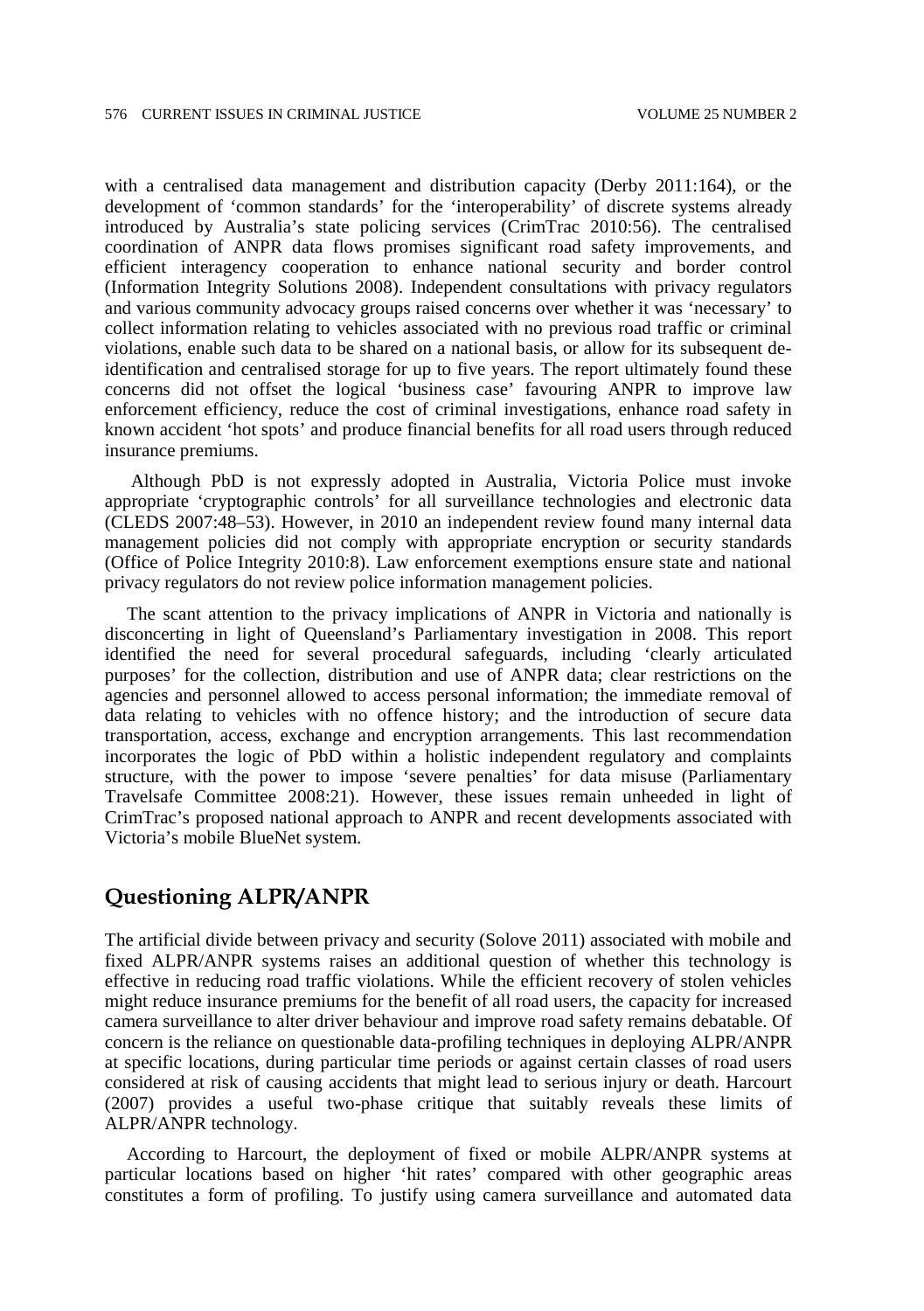matching at 'hot spots' or during 'hot times' would involve proof that such deployment will decrease overall levels of prohibited driving behaviour or infractions beyond these locations and times. Attributing longer-term decreases in prohibited behaviour to the use of these technologies, as can be seen in the justifications for ANPR in Australia (Kaila 2012), is also ill-conceived, as such reductions may be due to numerous factors, including changing attitudes toward driving, improved vehicle and road design, and increases in informal forms of regulation (O'Malley 2013). To the extent that ALPR/ANPR is video surveillance, justifying its introduction in line with the Ontario Privacy Commissioner's guidelines requires showing other less intrusive law enforcement technologies have been tried and were found to be ineffective (OIPC 2007). Alternatives to ALPR/ANPR do not appear to have been considered in either Ontario or Victoria. The primary motives for introducing this technology seem to be improved road safety via rapid recovery of stolen vehicles and streamlined enforcement of outstanding warrants and fines for offences likely to be unrelated to driving and traffic control.

Harcourt (2007:23–5) would argue that effectiveness is best judged by considering the comparative 'elasticity' between groups in targeted locations and those in other locations immune from ALPR/ANPR surveillance. If drivers in targeted locations are less elastic in changing their driving behaviour than those in other locations, or if drivers in other locations are more elastic than those in targeted locations, ALPR/ANPR will have no deterrent effect. Disproportionate targeting might even increase aggregate driving violations. This means that using trends in recorded hit rates as the measure for deciding where to locate ALPR/ANPR cameras in the hope of maximising the potential to detect further violations can *increase* the prohibited driving behaviour within the jurisdiction. Harcourt's insightful claim about comparative 'elasticity' has not been considered in relation to any aforementioned road safety initiatives, and depends on the type of behaviour targeted and the use of predictive actuarial methods to decide where, when and which technologies to deploy to help detect these violations.

To offer one of many possible examples, imagine the failure to update annual vehicle registration details as a symptom of disproportionate surveillance targeting motorists in certain low-income areas or resort locations at peak holiday times. Those with prior 'hits' may have comparatively less income, time after work hours or other practical burdens to impede compliance compared with middle-income earners residing in locations where ALPR/ANPR is not deployed. The latter group may recognise their area is rarely targeted for road traffic surveillance and feel freer to let their registrations lapse than previously. Their preparedness to challenge financial penalties or seek concessions to the strict enforcement of licensing violations (O'Malley 2013) reinforces the continuance of profiling in recognised 'hot spots'.

The 'ratchet effect' is an additional self-fulfilling element of law enforcement surveillance. Proportionately higher 'hit rates' in certain communities provide the strategic evidence to justify repeated deployment of ALPR/ANPR in 'hot spots', while other areas remain immune from surveillance (Harcourt 2007:147). Such profiling might legitimise further discriminatory targeting of certain population groups or regions, based on empirical claims that 'unauthorised drivers create extra risks on our roads and are commonly overrepresented in road trauma' (Kaila 2012). These patterns are identified in the disproportionate use of mobile vehicle surveillance in some urban enclaves across the United States (Meehan and Ponder 2002; Koper, Taylor and Woods 2013). The fully randomised deployment of mobile ALPR/ANPR systems regardless of location is one possible remedy to enhance the prospect that all drivers in all locations could potentially be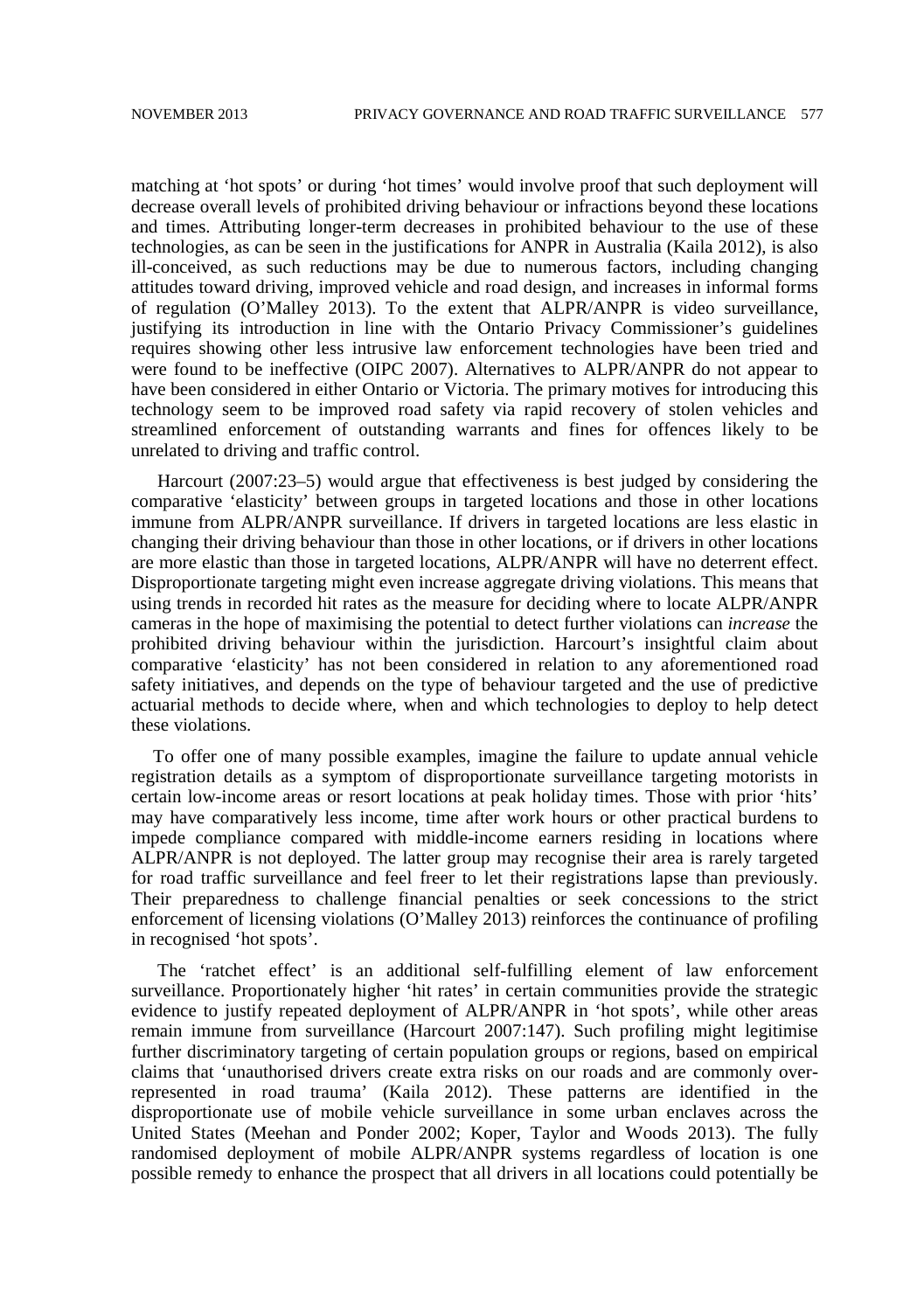subject to police surveillance. Although randomised spatial deployment is impossible with fixed ALPR/ANPR cameras, Victoria's mobile BlueNet system makes this feasible.

However, when applied to ALPR/ANPR, Harcourt's critique of profiling loses some footing where population management is based on abstracted notions of 'dividualism', 'data doubles' and their assemblage across multiple policing agencies (Haggerty and Ericson 2000) through centrally coordinated information flows via identical or interoperable technologies. If ALPR/ANPR resources are equally distributed geographically and temporally, comparative elasticity is eroded as 'the profile becomes the population' and all road users become subject to ubiquitous surveillance. Harcourt did foresee that each enforcement ratchet would produce fewer differences between 'hits' and 'non-hits'. This reasoning presumes that the rationale for the placement of surveillance technologies requires constant upgrading or randomisation. While Ontario guidelines indicate that police must justify resource deployment, there is no evidence to suggest this is happening. In Victoria, this occurs through periodic road traffic blitzes in certain locations or during holiday periods. These rather loose justifications allow targeted surveillance to become mass surveillance, as per the CrimTrac model. As such, Harcourt's critique may become outmoded before it can be systematically applied to question surveillance practices in contemporary law enforcement.

One key objective of CrimTrac's preference for national ANPR data management involves maximising the potential for rapid automated electronic data sorting. However, this proposal is also subject to resistance from state police. Victoria Police representatives have expressed the preference to retain the ability to select 'operational systems and architecture' that best suit local information and intelligence requirements. Rather than supporting a 'massive national system', this logic favours greater interoperability between discrete or established systems, so data 'can be easily shared between and accessed by other agencies' (Parliamentary Joint Committee on Law Enforcement 2012:5–6). Broader definitions of 'enforcement related activity' to encompass 'surveillance … intelligence gathering activities and other monitoring … protective or custodial activities' (Parliament of the Commonwealth of Australia 2012:58) under proposed amendments to national privacy laws favour both state and national policing, security and safety interests. However, this shift also reinforces ongoing tensions between federal and state power over information management that gradually creep towards nationalisation while encountering new modes of state police resistance. This tension replicates political debates associated with new forms of state surveillance that are commonly challenged by dedicated individuals and interest groups using the very platforms upon which such surveillance depends (O'Malley 2013).

Perhaps the most salient issue challenges arguments that suggest personal information no longer matters to surveillance processes. This claim is significant in relation to the use of technology by police agencies to detect crime and promote road safety in each jurisdiction. Even unified willingness to deploy ALPR/ANPR for improved criminal investigations and streamlined fine enforcement confronts significant legal and cultural distinctions relating to the permissible scope of law enforcement surveillance. While municipal policing in Canada contrasts with Australia's larger state agencies, the purpose of 'law enforcement' is open to constitutional protection and certain presumptions involving reasonable suspicion relating to surveillance in public and private spaces. This issue has far less resonance in Australia, partly due to the longstanding acceptance of ANPR, 'random breath testing' and red light cameras. Hence, the creep of population surveillance is more considerable on Australia's roads. This promises to extend to other classes of road users — motorcyclists — who have traditionally not been legally required to display a front numberplate due to ongoing debates regarding the development of an appropriate and safe mode of attachment. Victoria Police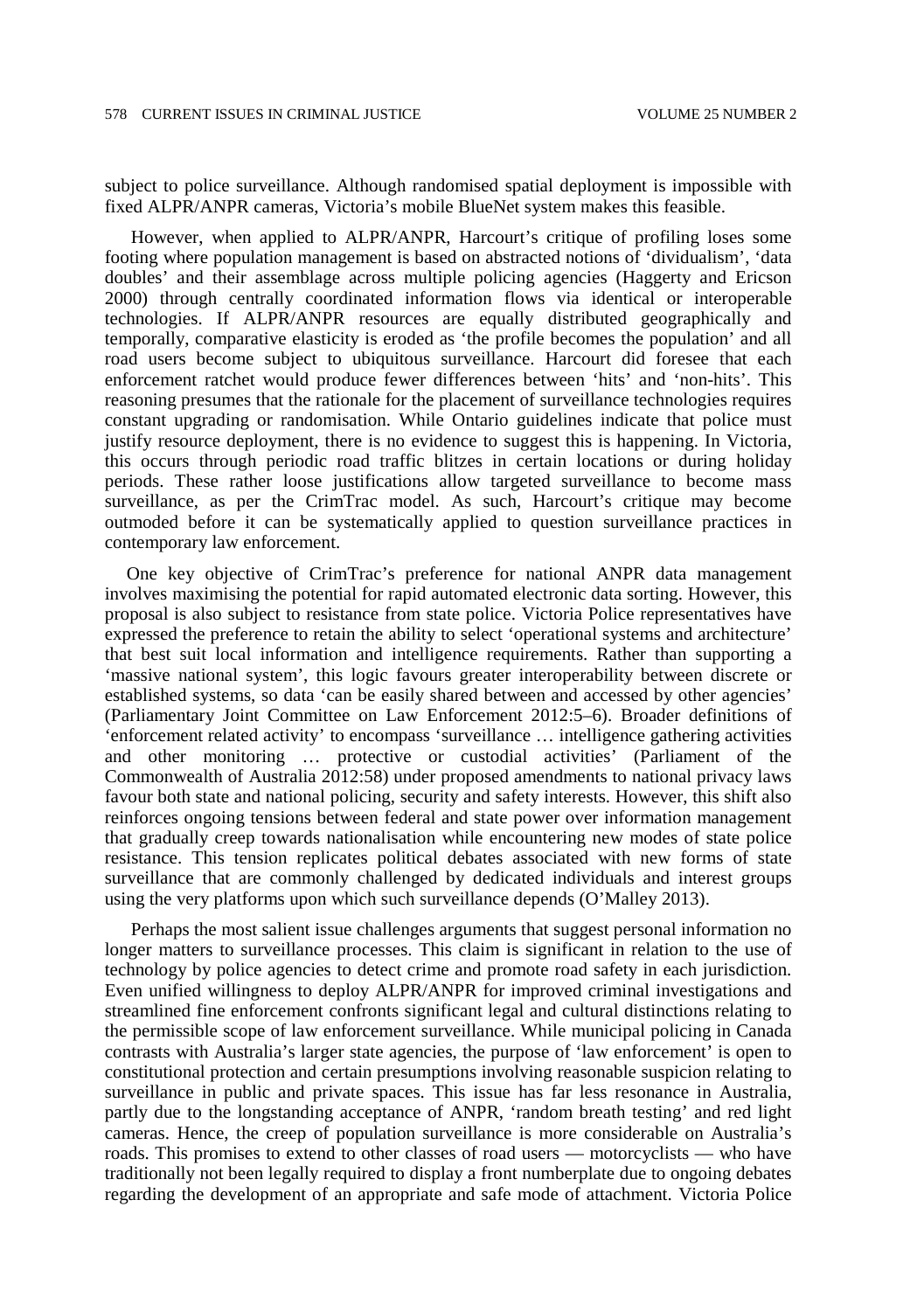claim 'almost 20 000 riders who sped past Victoria's front-facing traffic cameras' since 2009 have successfully avoided up to 25 000 unenforceable demerit points and A\$4 million in fines (Moor 2013). Therefore, the cultural acceptance of reducing road deaths and injury at all costs through blanket ANPR surveillance is easy to imagine in contemporary Australia.

However, the alternative 'Canadian way' involving PbD is unlikely to curb enthusiasm for the efficiencies promised by ALPR. One contradiction we have noted is that PbD legitimates new mass surveillance practices. This finding has international relevance, as Privacy Commissions face numerous challenges in garnering compliance with privacy protocols, while PbD enables the efficient incorporation of a technical design rubric that accepts the inevitability of more surveillance that happens to play by certain rules. Whether this approach protects individual privacy or promotes greater road safety through the acceptable deployment of new technologies remains as contentious as Australia's pervasive expectation of mass road traffic surveillance and a proposed national ANPR data repository.

#### **Conclusion**

New automated law enforcement technologies raise the prospect of expanding electronic surveillance or digital dragnets into the lives of ordinary citizens. Such technologies erode legal requirements for reasonable suspicion that provide due process protections under the criminal law. Indeed, the idea that personal data should only be used for purposes related to its original collection is fading. As digital sorting capacities expand, new laws and technological developments legitimise contentious data-sharing practices among multiple public and private agencies. The schism between regulating individual privacy, criminal enforcement and new securitisation measures continues as the capacity for data sharing now transcends international borders and accepted information privacy and security requirements (Rule 2007). The potential integration of road traffic safety and national security in some contexts is especially contentious for conflating the scales of security and facilitating the expansion of various pre-crime and preventative policing measures, such as enhanced stop, search, identity verification and seizure powers (see Zedner 2009). Additional concerns regarding false positives, data protection and the movement of individuals with no prior criminal history add weight to concerns about the viability of privacy protections associated ALPR/ANPR.

Harcourt's (2007) critique of law enforcement profiling may become weaker in the increasingly dividuised contexts of road traffic enforcement, when 'the profile becomes the population' through the deployment of ALPR/ANPR. Nevertheless, this approach raises the fundamental and frequently avoided question of ALPR/ANPR's efficacy in reducing prohibited behaviours, rather than its widely recognised benefits in enhancing police efficiency. Perhaps of greatest concern is that neither PbD in Canada, nor Australia's distinct lack of privacy protocols for the use of ANPR, prevent the expanded use of these systems or related surveillance technologies in contemporary law enforcement.

#### **Statutes**

*Charter of Human Rights and Responsibilities Act 2006* (Vic)

*Constitution Act 1982* (Can)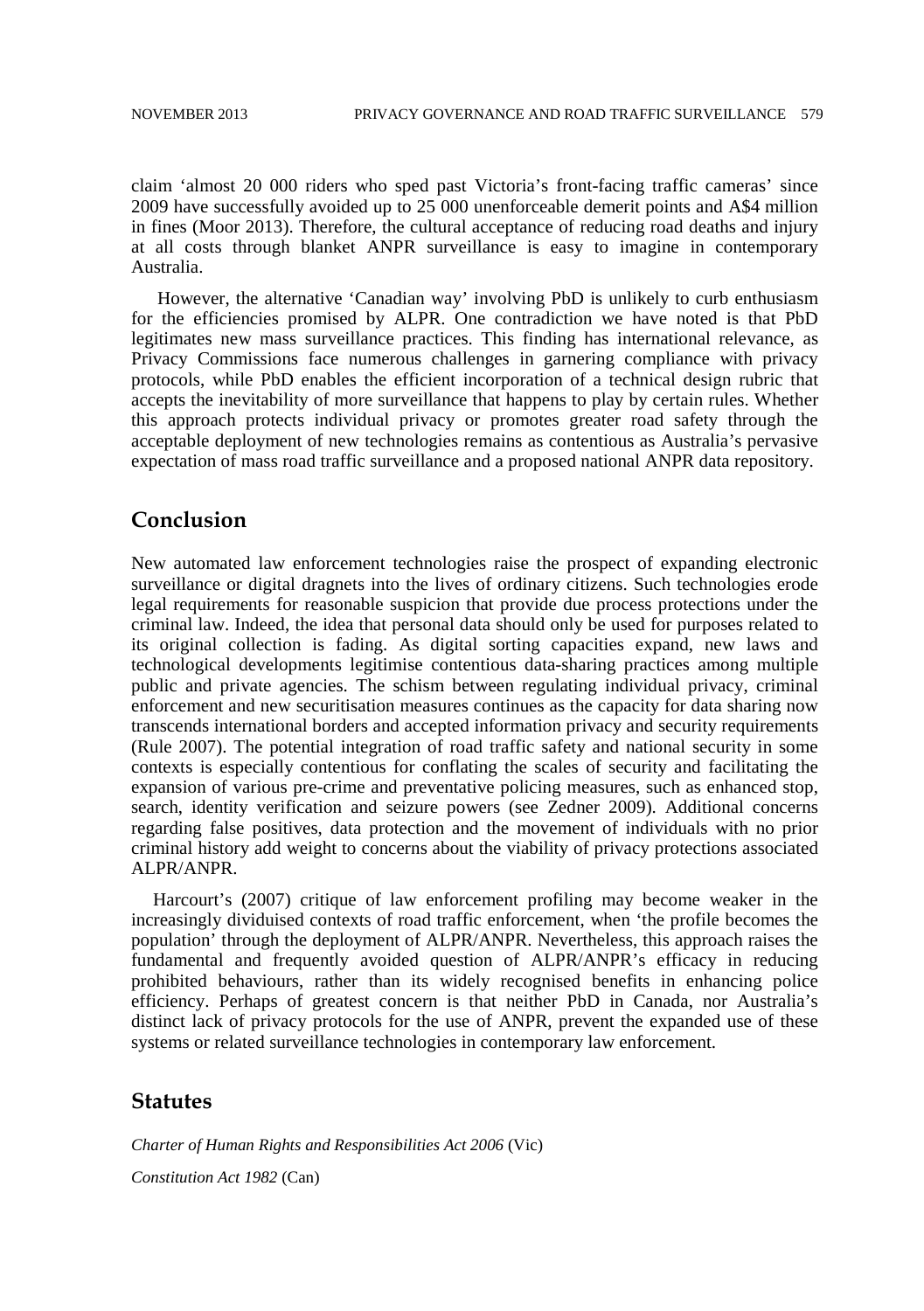*Freedom of Information and Protection of Privacy Act 1996* (BC) *Freedom of Information and Protection of Privacy Act 1990* (Ont) *Information Privacy Act 2000* (Vic) *Municipal Freedom of Information and Privacy Protection Act 2007* (Ont) *Personal Information Protection and Electronic Documents Act 2000* (Can) *Privacy Act 1985* (Can) *Privacy Act 1988* (Cth) *Surveillance Devices Act 2007* (NSW) *Surveillance Devices Act 1999* (Vic)

## **References**

Australian Law Reform Commission ('ALRC') (2008) *For Your Information: Australian Privacy Law and Practice* (Report 108) (12 August 2008) <http://www.alrc.gov.au/publications/report-108>

Boutilier A (2013) 'License Scanners: Privacy Chief Wants Ottawa Police to Work With Her', *Metro News* (online), 8 January 2013 <http://metronews.ca/news/ottawa/500995/licence-scanners-privacychief-wants-ottawa-police-to-work-with-her/>

Briody M and Prenzler T (2005) 'DNA Databases and Property Crime: A False Promise' (2005) 37(2) *Australian Journal of Forensic Sciences* 73

Brown M, Landsdell G, Saunders B and Eriksson A (2013) '"I'm sorry but you're just not that special …" Reflecting on the "Special Circumstances" Provisions of the *Infringements Act 2006* (Vic)' (2013) 24(3) *Current Issues in Criminal Justice* 375

Butler D (2005) 'A Tort of Invasion of Privacy in Australia' (2005) 29(2) *Melbourne University Law Review* 339

Cavoukian A (2011) 'Find Ways to Deliver Both Security and Privacy', Presentation delivered at the Canadian Society for Industrial Security Annual Meeting, 30 May 2011, IPC  $\langle$ http://www.ipc.on.ca/english/Resources/Presentations-and-Speeches/Presentations-and-Speeches-Summary/?id=1074>

Commissioner for Law Enforcement Data Security ('CLEDS') (2007) *Standards for Victoria Police Law Enforcement Data Security* (July 2007) <http://www.cleds.vic.gov.au/content.asp? document\_id=11976>

Cousineau M (2013) 'The Global War on Terror and Automatic License Plate Recognition' (2013) 50(1) *Canadian Review of Sociology* 74

CrimTrac (2008) *Annual Report 07–08* (September 2008) <http://www.crimtrac.gov.au/documents/ AnnualReport0708-FullReport.pdf>

CrimTrac (2009a) *Annual Report 2008–09* (September 2009) <http://www.crimtrac.gov.au/ documents/Crimtrac\_0809\_full.pdf>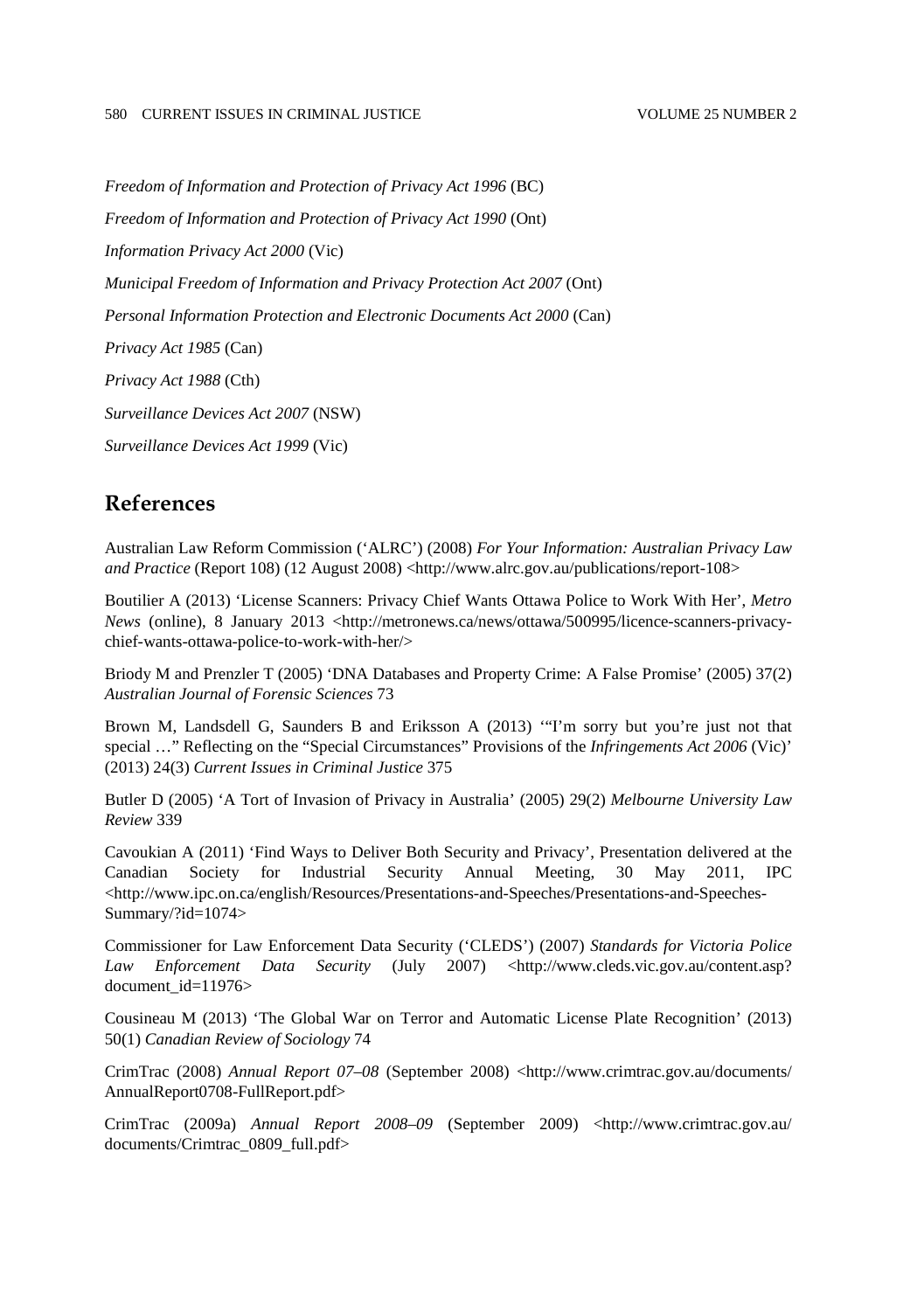CrimTrac (2009b) *CrimTrac Overview 2009* (June 2009) Commonwealth of Australia <https://senate.aph.gov.au/submissions/comittees/viewdocument.aspx?id=dd60984f-33e2-4836-85a4- 690052ca7914>

CrimTrac (2010) *CrimTrac Annual Report 2009–2010* (September 2010) Commonwealth of Australia <http://www.crimtrac.gov.au/documents/CrimTrac\_0910\_full.pdf>

Deleuze G (1992) 'Postscript on the Societies of Control' (1992) 61 *October* 3

Denham E (2012) *Use of Automated Licence Plate Recognition Technology by the Victoria Police Department* (Investigation Report F12-04) (15 November 2012), Office of the Information and Privacy Commissioner for British Columbia <http://www.oipc.bc.ca/rulings/investigationreports.aspx>

Department of Justice (Vic) (2013) 'Automatic Number Plate Recognition' <http://www.justice. vic.gov.au/home/justice+system/sheriffs+in+victoria/automatic+number+plate+recognition>

Derby P (2011) 'Policing in the Age of Information: Automated Number Plate Recognition' in Doyle A, Lippert R and Lyon D (eds), *Eyes Everywhere: The Global Growth of Camera Surveillance,*  Routledge, 2011

Diffie W and Landau S (2010) *Privacy on the Line: The Politics of Wiretapping and Encryption,*  MIT Press,  $2<sup>nd</sup>$  ed, 2010

Evans J (2013) 'Police Nab More than 1000 Motorists Using New BlueNet Number Plate Technology', *Herald Sun* (online), 29 January 2013 <http://www.heraldsun.com.au/news/laworder/police-nab-more-than-1000-motorists-using-new-bluenet-number-plate-technology/storyfnat79vb-1226564337115>

Gaumont N and Babineau D (2008) 'The Role of Automatic License Plate Recognition Technology in Policing: Results from the Lower Mainland of British Columbia', *The Police Chief* (online), November 2008 <http://www.policechiefmagazine.org/magazine/index.cfm?fuseaction= display\_arch&article\_id=1671&issue\_id=112008>

Hamblin A (2013) 'Hi-tech Police Patrol Nabs Offenders', *Geelong Advertiser* (online), 14 January 2013 <http://onsale.geelong.com/articles/2013/01/14/Hi-tech\_police\_patrol\_nabs\_offenders/>

Harcourt B (2007) *Against Prediction*, University of Chicago Press, 2007

Harris A and Moor K (2012) '"Cops" Hoon Trap in the Suburbs', *Herald Sun* (online), 2 April 2012 <http://www.heraldsun.com.au/archive/news/cops-hoon-trap-in-the-suburbs/story-fn7x8me2- 1226315924326>

Harris K D (2013) *Privacy on the Go: Recommendations for the Mobile Ecosystem* (January 2013) State of California Department of Justice <http://oag.ca.gov/sites/all/files/pdfs/privacy/privacy\_ on\_the\_go.pdf>

Hier S P and Walby K (2011) 'Privacy Pragmatism and Streetscape Video Surveillance in Canada' (2011) 16(2) *International Sociology* 844

Hooper S-J (2013) 'Leading the Way in Road Policing', *Police Life: The Victoria Police Magazine* (online), Autumn 2013, 14–15 <http://issuu.com/policelife/docs/policelife\_autumn2013>

Information and Privacy Commissioner ('IPC') (2003) *Privacy Investigation: The Toronto Police Service's Use of Mobile License Plate Recognition Technology to Find Stolen Vehicles* (29 April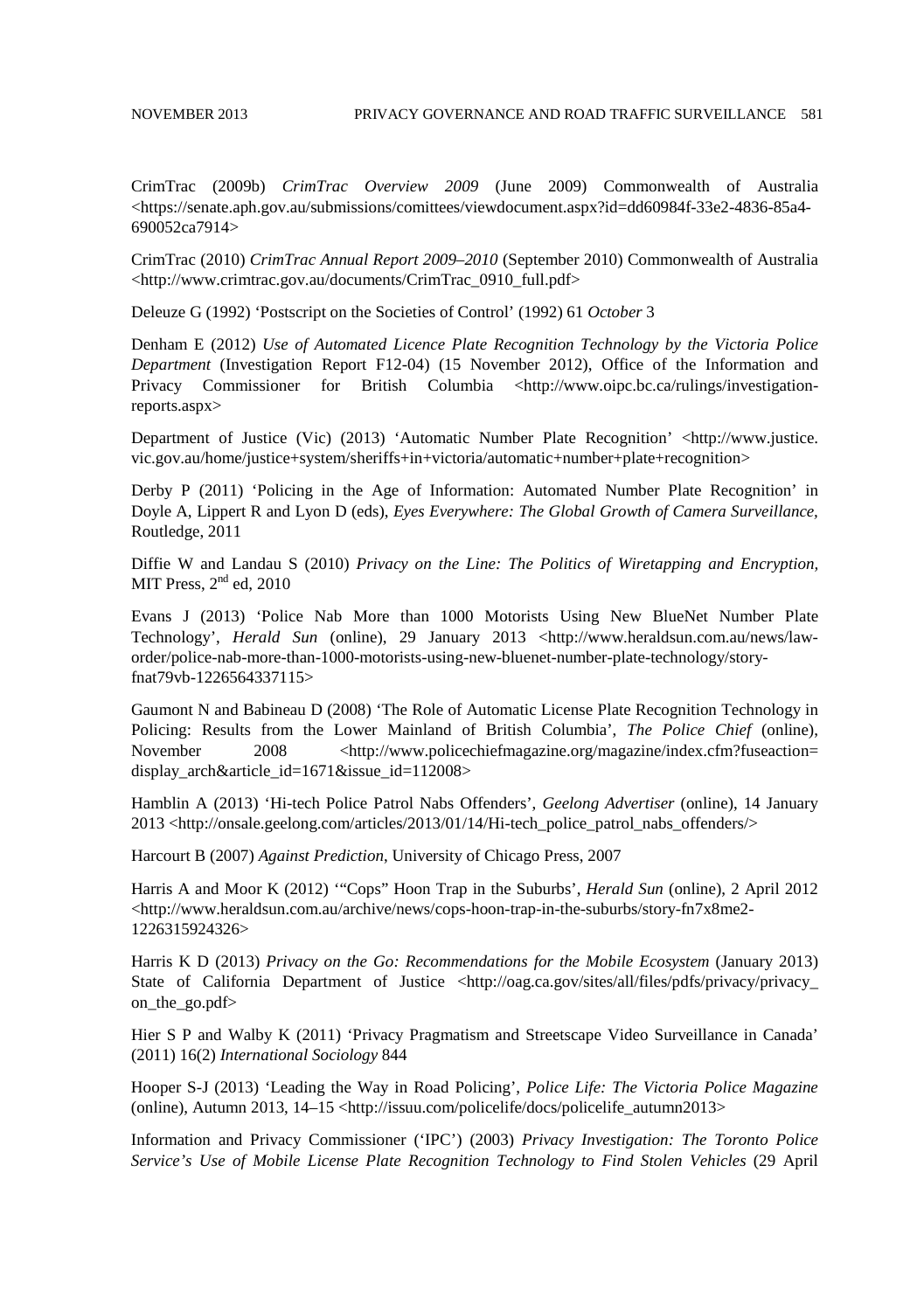2003) Information and Privacy Commissioner/Ontario <http://www.ontla.on.ca/library/repository/ mon/5000/10311696.pdf>

Information and Privacy Commissioner ('IPC') (2007) *Guidelines for Using Video Surveillance Cameras in Public Places* (September 2007) Information and Privacy Commissioner/Ontario <http://www.ipc.on.ca/images/Resources/video-e.pdf>

Information Integrity Solutions (2008) *Privacy Impact Assessment Consultation Paper: Automatic Number Plate Recognition CrimTrac Scoping Study*, June 2008 <http://www.privacy.org.au/Papers/ ANPR-Background-Paper.doc>

James S and Warren I (2010) 'Australian Police Responses to Transnational Crime and Terrorism' in Eterno J A and Das D K (eds), *Police Practices in Global Perspective*, Rowman & Littlefield, 2010

Johnson M (2011) 'Status Quo Surveillance — The Legal Framework for Camera Surveillance in Canada' in Doyle A, Lippert R and Lyon D (eds), *Eyes Everywhere: The Global Growth of Camera Surveillance,* Routledge, 2011

Kaila J (2012) 'BlueNet Police Car Can Detect Unregistered Vehicles and Unlicensed Drivers While on the Move', *Herald Sun* (online), 14 December 2012 <http://www.heraldsun.com.au/news/laworder/bluenet-police-car-can-detect-unregistered-vehicles-and-unlicensed-drivers-while-on-themove/story-fnat79vb-1226536679894>

Koper C S, Taylor B G and Woods D J (2013) 'A Randomized Test of Initial and Residual Deterrence from Directed Patrols and Use of License Plate Readers at Crime Hot Spots' (2013) 9(2) *Journal of Experimental Criminology* 213

King M (2011) 'Tech Could Make Traffic Cops "Twice as Efficient"', *The Barrie Examiner* (online), 13 June 2011 <http://www.thebarrieexaminer.com/2011/06/13/tech-could-make-traffic-cops-twice-asefficient>

Leman-Langlois S (2008) 'Privacy as Currency: Crime, Information and Control in Cyberspace' in Leman-Langlois S (ed), *Technocrime: Technology, Crime and Social Control*, Willan Publishing, 2008

Lippert R and Walby K (2013) 'Governing through Privacy: Authoritarian Liberalism, Law, and Privacy Knowledge', *Law, Culture and the Humanities* (online), 26 March 2013 <http://lch.sagepub.com/content/early/2013/03/21/1743872113478530.abstract>

McArthur K (2012) *ALPR and Digital Civil Rights* (16 November 2012) Unrest.ca <http://www. unrest.ca/alpr-update-commissioners-investigation-report-released>

Meehan A J and Ponder M C (2002) 'Race and Place: The Ecology of Racial Profiling African American Motorists' (2002) 19(3) *Justice Quarterly* 399

Moor K (2013) 'Motorcyclists are Free to Speed and Dodging Fines without Front Identification', *Herald Sun* (online), 6 May 2013 <http://www.heraldsun.com.au/news/law-order/motorcyclists-arefree-to-speed-and-dodging-fines-without-front-identification/story-fnat79vb-1226635623691>

Murphy P (2010) 'Police Boost Their Spy Equipment', *Herald Sun* (online), 2 December 2010 <http://www.heraldsun.com.au/ipad/police-boost-their-spy-equipment/story-fn6bfkm6- 1225964107070>

National Policing Improvement Agency ('NPIA') (2009) *Practice Advice on the Management and Use of Automatic Number Plate Recognition*, Association of Chief Police Officers <http://www.acpo.police.uk/documents/crime/2009/200907CRIANP01.pdf>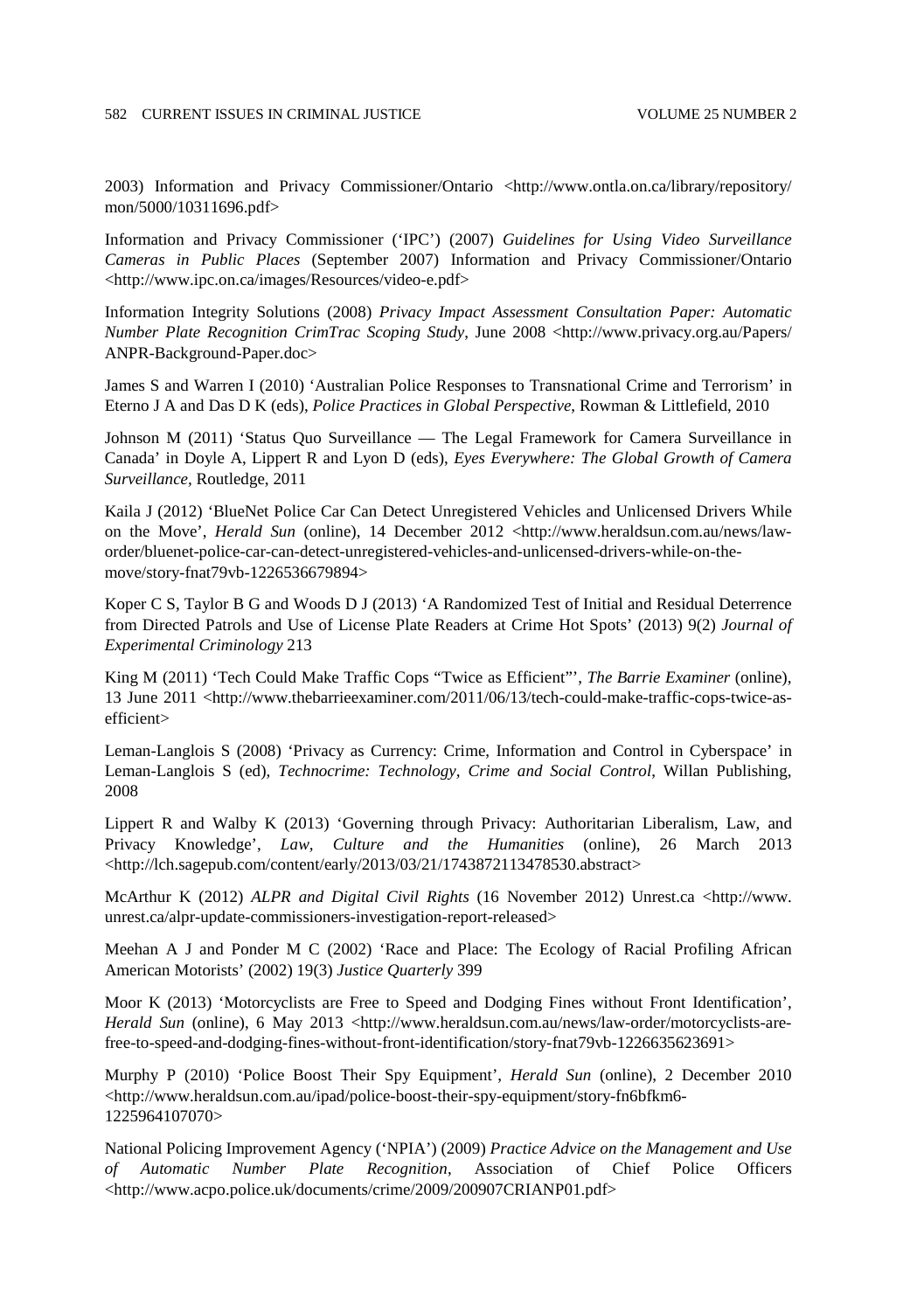New South Wales Law Reform Commission ('NSWLRC') (2007) *Invasion of Privacy* (Consultation Paper 1) (May 2007) New South Wales Law Reform Commission <http://www.lawreform. lawlink.nsw.gov.au/agdbasev7wr/lrc/documents/pdf/cp01.pdf>

Office of Police Integrity (2010) *Information Security and the Victoria Police State Surveillance Unit* (February 2010) IBAC <http://www.ibac.vic.gov.au/docs/default-source/opi-parliamentary-reports/ information-security-and-the-victoria-police-state-surveillance-unit---feb-2010-.pdf?sfvrsn=4>

O'Malley P (2010) '"Simulated Justice": Risk, Money and Telemetric Policing' (2010) 50(5) *British Journal of Criminology* 795

O'Malley P (2013) 'The Politics of Mass Preventive Justice' in Ashworth A, Zedner L and Tomlin P (eds), *Prevention and the Limits of the Criminal Law*, Oxford University Press, 2013

Palmer D and Warren I (2012) 'Tecnología de Vigilancia y Controles Territoriales: Gobernanza y el Pulso de la Privacidad' ('Surveillance Technology and Territorial Controls: Governance and the "Lite Touch" of Privacy'), 217 *Novatica* 217 (May–June 2012) 15

Palmer D, Warren I and Miller P (forthcoming a) 'Privacy, Dataveillance and Crime Prevention' in Michael K and Abbas R (eds) *Encyclopedia of Social Network Analysis and Mining* ('ESNAM'), Springer

Palmer D, Warren I and Miller P (forthcoming b) 'ID Scanners and Überveillance in the Night Time Economy: Crime Prevention or Invasion of Privacy?' in Michael K and Michael M G (eds), *Überveillance and the Social Implications of Microchip Implants: Emerging Technologies*, IGI Global, Hershey

Parliament of the Commonwealth of Australia (2012) Explanatory Memorandum, Privacy Amendment (Enhancing Privacy Protection) Bill 2012 (23 May 2012) <http://parlinfo.aph.gov.au/parlInfo/ search/display/display.w3p;query=Id%3A%22legislation%2Fems%2Fr4813\_ems\_00948d06-092b-447e-9191-5706fdfa0728%22>

Parliamentary Joint Committee on Law Enforcement (2012) *Gathering and Use of Criminal Intelligence* (27 September 2012) Parliament of Australia <http://parlinfo.aph.gov.au/ parlInfo/search/display/display.w3p;adv=yes;orderBy=customrank;page=0;query=anpr;rec=0;resCoun t=Default>

Parliamentary Travelsafe Committee (Qld) (2008) *Report on the Inquiry into Automatic Number Plate Recognition Technology* (Report 51) (September 2008) Queensland Parliament <http://www.parliament.qld.gov.au/documents/committees/TSAFE/2007/anpr\_technology/anpr\_report .pdf>

Rule J B (2007) *Privacy in Peril: How We Are Sacrificing a Fundamental Right in Exchange for Security and Convenience*, Oxford University Press, 2007

Senate Standing Committee on Legal and Constitutional Affairs (2008) 'CrimTrac' (Question 105) (20 October 2008) Commonwealth of Australia, Canberra <http://www.aph.gov.au/~/media/ Estimates/Live/legcon\_ctte/estimates/bud\_0910/ag/QON\_105\_CRIMTRAC.ashx>

Solove D J (2011) *Nothing to Hide: The False Tradeoff between Privacy and Security*, Yale University Press, 2011

Staff Writer (2011) 'Mobile Automatic Number Plate Recognition Cameras Targetting Gangsters', *Herald Sun* (online), 4 November 2011 <http://www.heraldsun.com.au/news/victoria/snapping-upsuspect-vehicles/story-fn7x8me2-1226185131059>